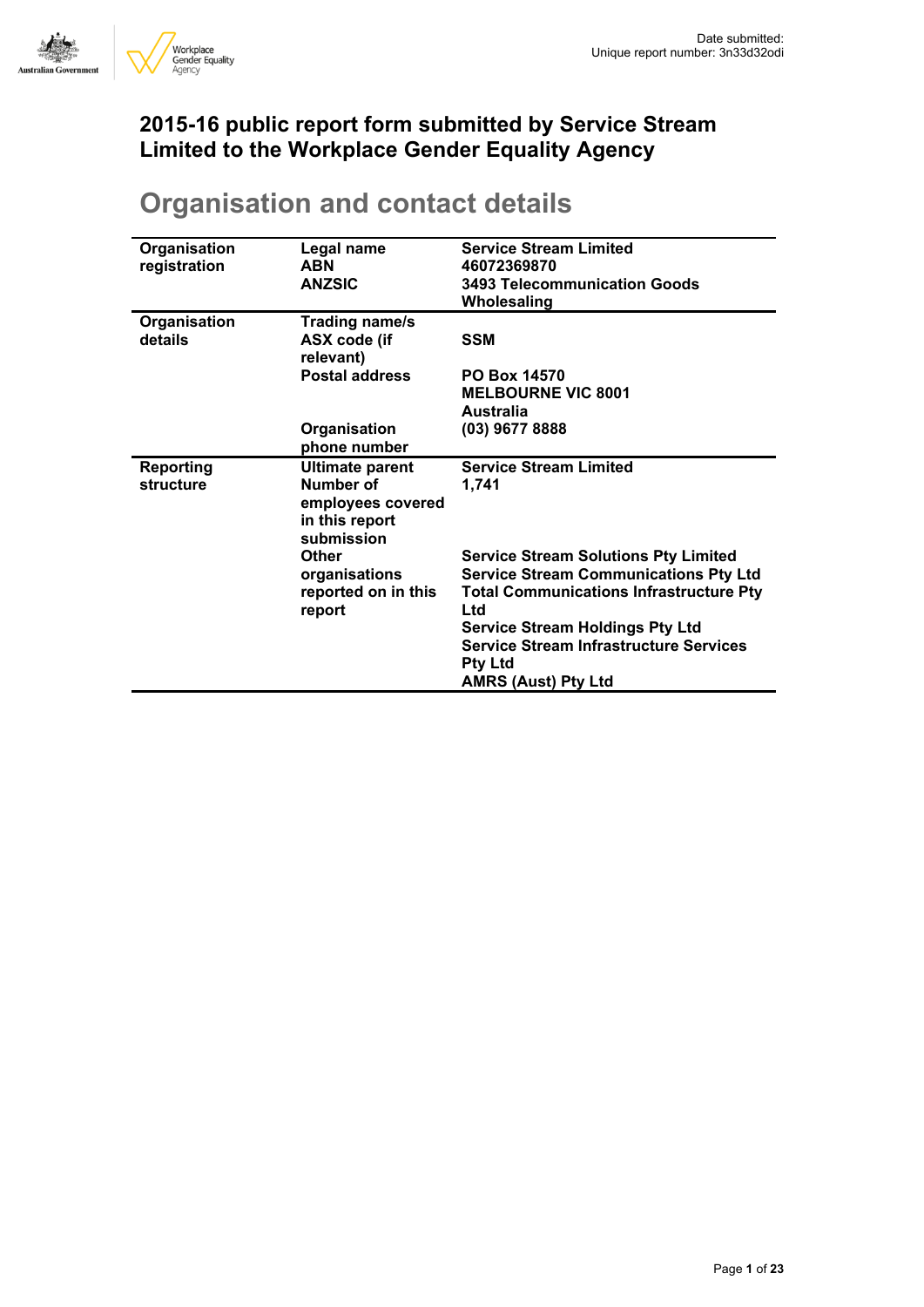

## **Workplace profile Manager**

| Manager occupational categories   | Reporting level to CEO | <b>Employment status</b> | No. of employees |                 |                 |
|-----------------------------------|------------------------|--------------------------|------------------|-----------------|-----------------|
|                                   |                        |                          | F                | M               | Total employees |
|                                   |                        | Full-time permanent      | $\mathbf 0$      | $\mathbf{1}$    |                 |
|                                   |                        | Full-time contract       | $\mathbf 0$      | $\mathbf 0$     | $\mathbf{0}$    |
| CEO/Head of Business in Australia | 0                      | Part-time permanent      | $\mathbf 0$      | $\mathbf 0$     | $\Omega$        |
|                                   |                        | Part-time contract       | $\mathbf 0$      | $\mathbf 0$     | $\mathbf{0}$    |
|                                   |                        | Casual                   | $\mathbf 0$      | $\mathbf 0$     | $\mathbf{0}$    |
|                                   |                        | Full-time permanent      | 2                | 2               | $\overline{4}$  |
|                                   |                        | Full-time contract       | $\mathbf 0$      | $\mathbf 0$     | $\mathbf{0}$    |
| Key management personnel          | $+1$                   | Part-time permanent      | $\mathbf 0$      | $\mathbf 0$     | $\Omega$        |
|                                   |                        | Part-time contract       | $\mathbf 0$      | $\mathbf 0$     | $\mathbf{0}$    |
|                                   |                        | Casual                   | $\mathbf 0$      | $\mathbf 0$     | $\Omega$        |
|                                   |                        | Full-time permanent      | 1                | 9               | 10              |
|                                   |                        | Full-time contract       | $\mathbf 0$      | $\mathbf 0$     | $\Omega$        |
| Other executives/General managers | $-1$                   | Part-time permanent      | $\mathbf 0$      | $\mathbf 0$     | $\mathbf{0}$    |
|                                   |                        | Part-time contract       | $\mathbf 0$      | $\mathbf 0$     | $\mathbf{0}$    |
|                                   |                        | Casual                   | $\Omega$         | $\mathbf 0$     | $\Omega$        |
|                                   |                        | Full-time permanent      | $\overline{5}$   | $\overline{32}$ | $\overline{37}$ |
|                                   | $-2$                   | Full-time contract       | $\Omega$         | $\Omega$        | $\Omega$        |
| Senior Managers                   |                        | Part-time permanent      | $\mathbf{1}$     | $\mathbf 0$     | $\mathbf{1}$    |
|                                   |                        | Part-time contract       | $\Omega$         | $\mathbf 0$     | $\Omega$        |
|                                   |                        | Casual                   | $\mathbf 0$      | $\mathbf 0$     | $\mathbf{0}$    |
|                                   |                        | Full-time permanent      | 8                | $\overline{2}$  | 10              |
|                                   |                        | Full-time contract       | $\mathbf{1}$     | $\mathbf 0$     | $\mathbf{1}$    |
|                                   | $-2$                   | Part-time permanent      | $\mathbf 0$      | $\mathbf 0$     | $\mathbf{0}$    |
|                                   |                        | Part-time contract       | $\mathbf 0$      | $\mathbf 0$     | $\Omega$        |
|                                   |                        | Casual                   | $\mathbf 0$      | $\mathbf 0$     | $\mathbf{0}$    |
|                                   |                        | Full-time permanent      | 13               | 58              | 71              |
|                                   |                        | Full-time contract       | $\mathbf{1}$     | $\mathbf 0$     | $\mathbf{1}$    |
| Other managers                    | $-3$                   | Part-time permanent      | $\mathbf{1}$     | $\mathbf{2}$    | $\mathbf{3}$    |
|                                   |                        | Part-time contract       | $\mathbf 0$      | $\mathbf 0$     | $\mathbf{0}$    |
|                                   |                        | Casual                   | $\mathbf 0$      | $\mathbf 0$     | $\mathbf{0}$    |
|                                   |                        | Full-time permanent      | 3                | 19              | $\overline{22}$ |
|                                   |                        | Full-time contract       | $\mathbf{1}$     | $\mathbf{2}$    | $\mathbf{3}$    |
|                                   | -4                     | Part-time permanent      | $\mathbf 0$      | $\mathbf 0$     | $\Omega$        |
|                                   |                        | Part-time contract       | $\mathbf 0$      | $\mathsf 0$     | $\mathbf{0}$    |
|                                   |                        | Casual                   | $\Omega$         | $\Omega$        | $\Omega$        |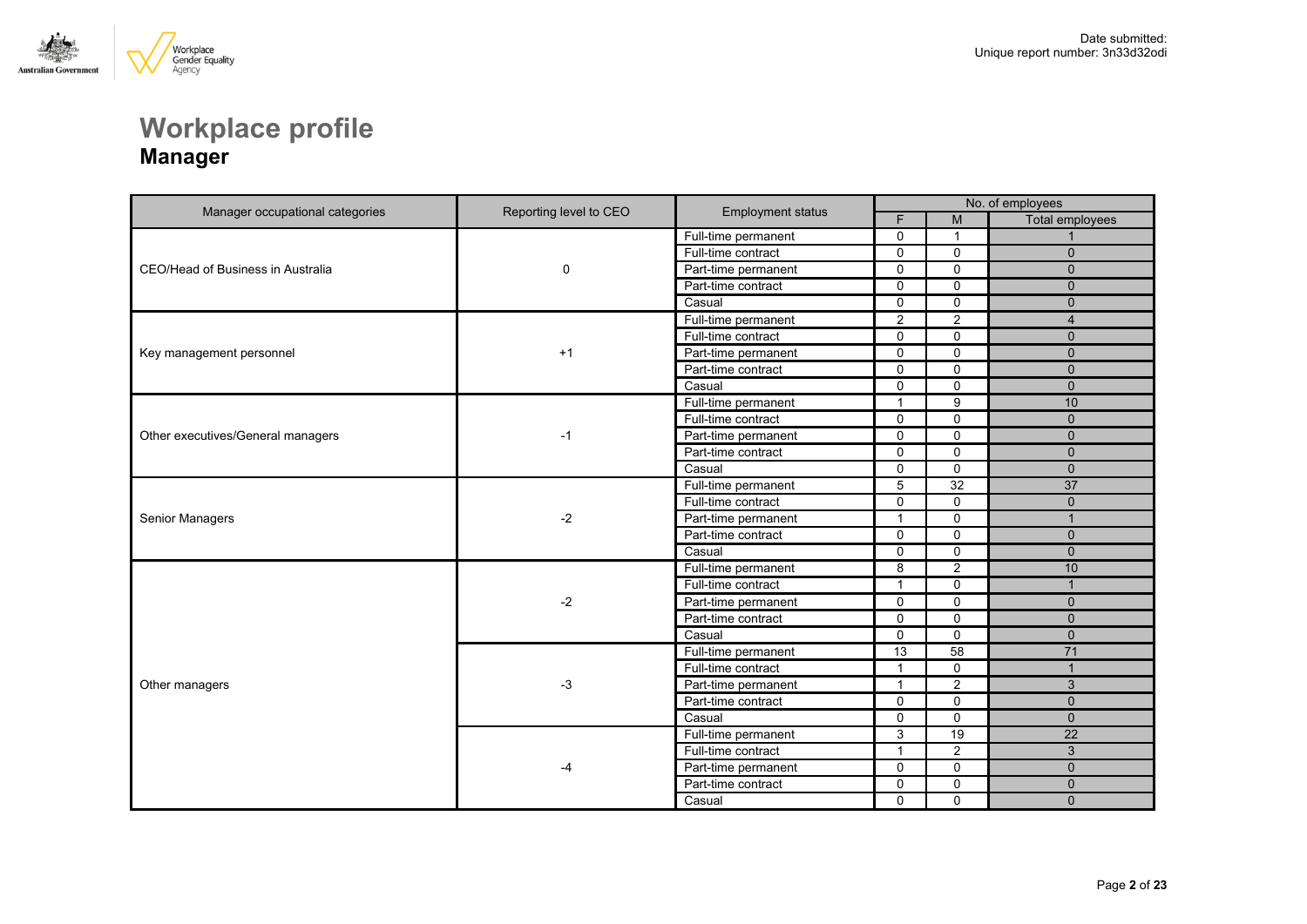

|                                 | Reporting level to CEO<br><b>Employment status</b> |  | No. of employees |      |                 |  |
|---------------------------------|----------------------------------------------------|--|------------------|------|-----------------|--|
| Manager occupational categories |                                                    |  |                  | IVI. | Total employees |  |
| Grand total: all managers       |                                                    |  | $\sim$<br>ر د    | 127  | 164             |  |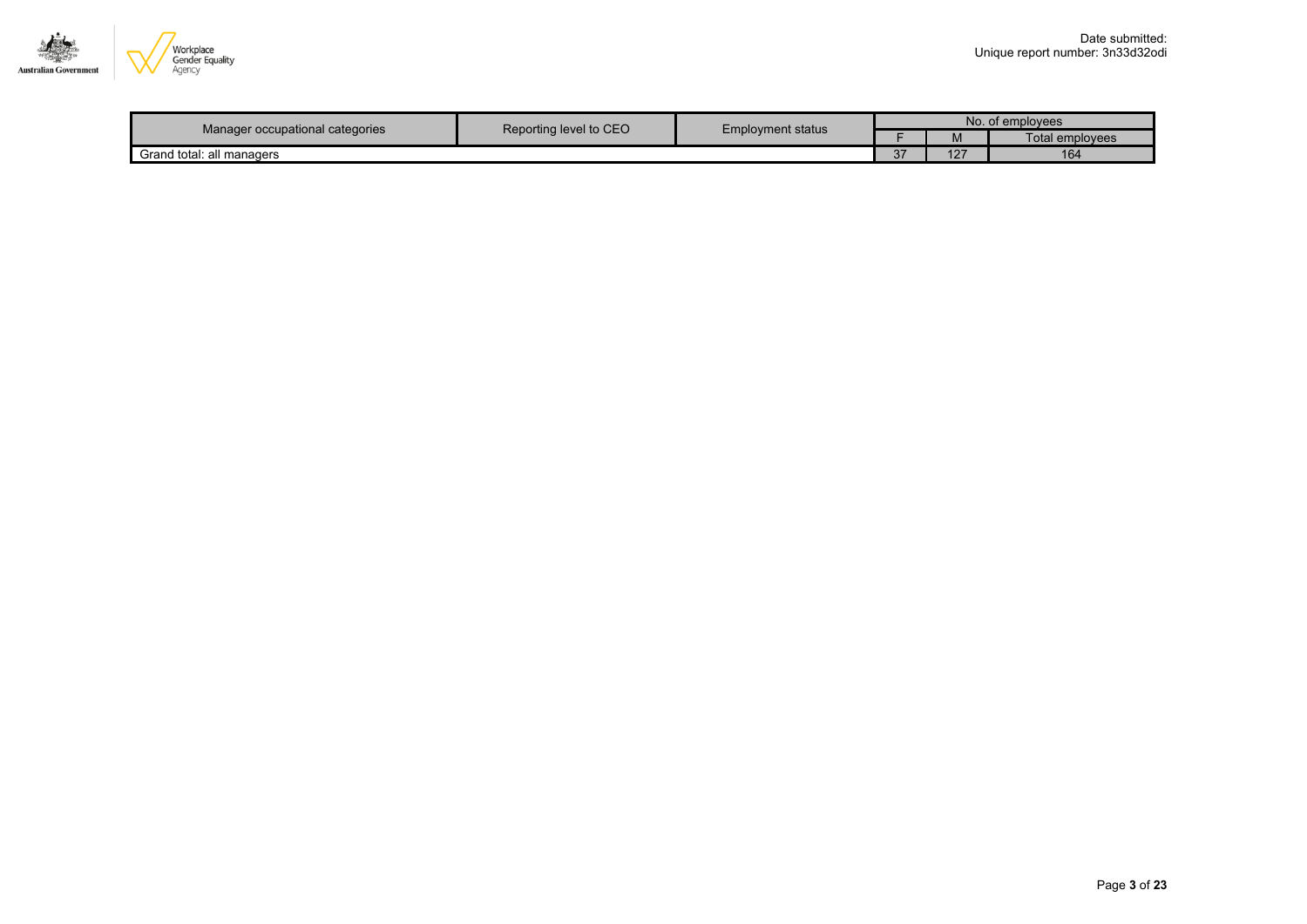

## **Non-manager**

| Non-manager occupational          | Employment             | No. of employees (excluding graduates and<br>apprentices) |                | No. of graduates (if<br>applicable) |              | No. of apprentices (if<br>applicable) |             | Total          |
|-----------------------------------|------------------------|-----------------------------------------------------------|----------------|-------------------------------------|--------------|---------------------------------------|-------------|----------------|
| categories                        | status                 | F.                                                        | ${\sf M}$      | F.                                  | M            | F.                                    | M           | employees      |
|                                   | Full-time<br>permanent | 41                                                        | 145            | $\overline{2}$                      | 8            | 0                                     | $\mathbf 0$ | 196            |
|                                   | Full-time contract     | $\overline{c}$                                            | 11             | 0                                   | 0            | 0                                     | 0           | 13             |
| Professionals                     | Part-time<br>permanent | $5\phantom{.0}$                                           | $\mathbf 0$    | 0                                   | $\mathbf 0$  | 0                                     | 0           | 5              |
|                                   | Part-time<br>contract  | 0                                                         | 0              | 0                                   | 0            | 0                                     | 0           | $\mathbf 0$    |
|                                   | Casual                 | $\overline{0}$                                            | $\overline{0}$ | $\mathbf 0$                         | $\mathbf 0$  | $\mathbf 0$                           | $\mathbf 0$ | $\overline{0}$ |
|                                   | Full-time<br>permanent | 10                                                        | 162            | 0                                   | 0            | 0                                     | $\mathbf 0$ | 172            |
|                                   | Full-time contract     | 0                                                         | 3              | $\mathsf{O}$                        | $\mathsf{O}$ | $\mathsf{O}$                          | 0           | $\mathbf{3}$   |
| Technicians and trade             | Part-time<br>permanent | 0                                                         | $\mathbf{1}$   | 0                                   | $\mathbf 0$  | 0                                     | 0           | $\mathbf{1}$   |
|                                   | Part-time<br>contract  | 0                                                         | $\mathbf 0$    | 0                                   | $\mathbf 0$  | 0                                     | 0           | $\mathbf 0$    |
|                                   | Casual                 | $\overline{4}$                                            | 80             | $\mathsf{O}$                        | $\mathsf 0$  | $\mathbf 0$                           | $\mathbf 0$ | 84             |
|                                   | Full-time<br>permanent | 0                                                         | $\mathbf 0$    | 0                                   | 0            | 0                                     | 0           | $\mathbf 0$    |
|                                   | Full-time contract     | $\mathbf 0$                                               | $\mathbf 0$    | $\mathsf{O}$                        | $\mathbf 0$  | $\mathbf 0$                           | $\mathbf 0$ | $\overline{0}$ |
| Community and personal<br>service | Part-time<br>permanent | 0                                                         | 0              | 0                                   | 0            | 0                                     | 0           | $\mathbf 0$    |
|                                   | Part-time<br>contract  | 0                                                         | $\mathbf 0$    | 0                                   | $\mathbf 0$  | 0                                     | $\mathbf 0$ | $\mathbf{0}$   |
|                                   | Casual                 | $\mathbf 0$                                               | $\mathbf 0$    | 0                                   | 0            | 0                                     | $\mathbf 0$ | $\mathbf{0}$   |
|                                   | Full-time<br>permanent | 153                                                       | 165            | 0                                   | 0            | 0                                     | 0           | 318            |
|                                   | Full-time contract     | 9                                                         | 8              | $\mathsf{O}\xspace$                 | $\mathsf{O}$ | $\mathsf{O}\xspace$                   | $\mathbf 0$ | 17             |
| Clerical and administrative       | Part-time<br>permanent | 10                                                        | $\,6\,$        | 0                                   | 0            | 0                                     | 0           | 16             |
|                                   | Part-time<br>contract  | $\mathbf 0$                                               | $\mathbf 0$    | 0                                   | $\mathbf 0$  | 0                                     | $\mathbf 0$ | $\mathbf{0}$   |
|                                   | Casual                 | 142                                                       | 609            | $\mathsf{O}$                        | $\mathbf 0$  | $\mathsf{O}$                          | $\mathbf 0$ | 751            |
|                                   | Full-time<br>permanent | 0                                                         | $\mathbf 0$    | 0                                   | 0            | $\mathbf 0$                           | 0           | $\mathbf 0$    |
| Sales                             | Full-time contract     | 0                                                         | $\mathbf 0$    | $\mathsf{O}$                        | $\mathsf{O}$ | $\mathsf{O}$                          | $\mathbf 0$ | $\mathbf 0$    |
|                                   | Part-time<br>permanent | 0                                                         | 0              | 0                                   | 0            | 0                                     | 0           | $\mathbf 0$    |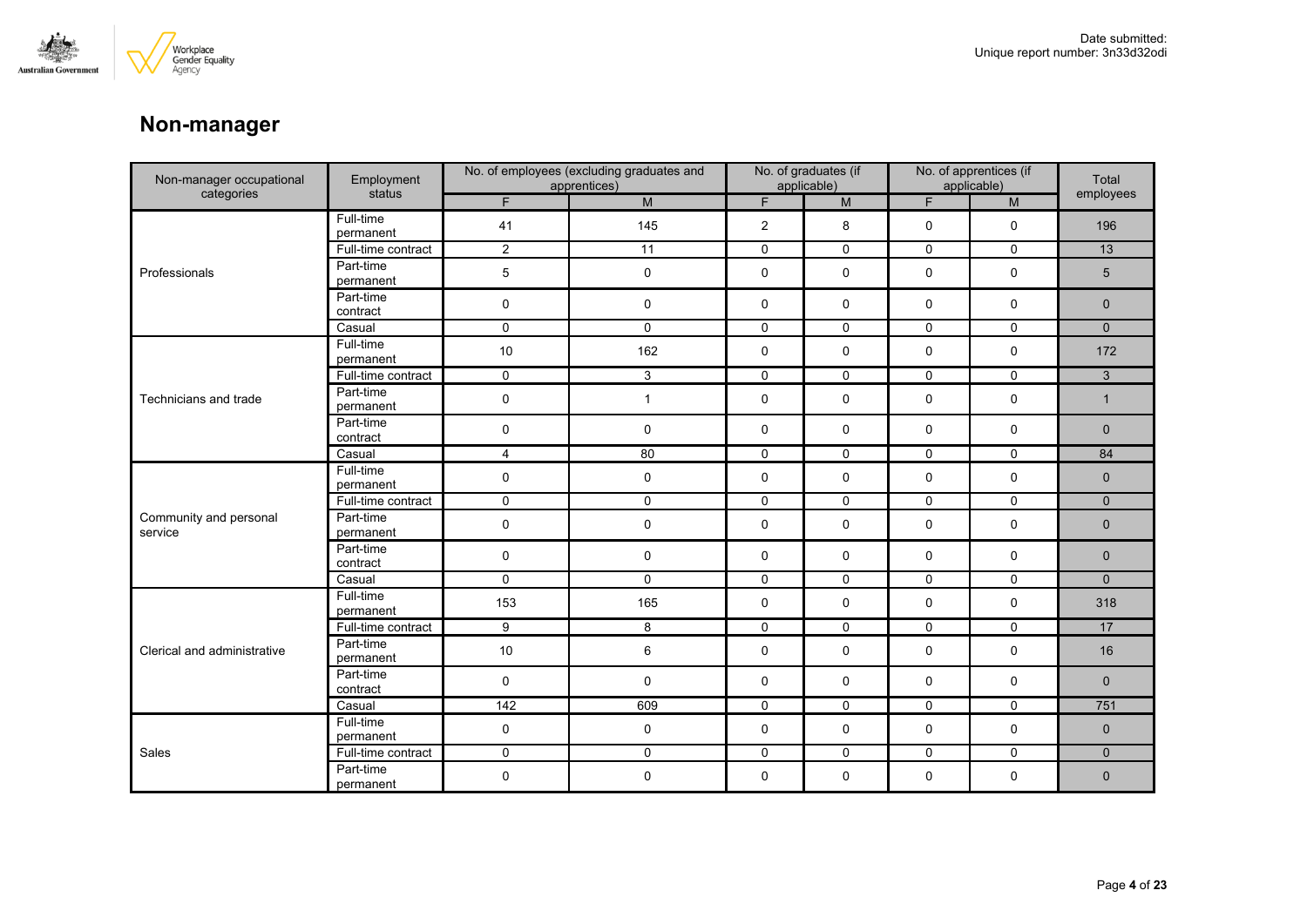

| Non-manager occupational                | Employment             | No. of employees (excluding graduates and<br>apprentices) |              | No. of graduates (if<br>applicable) |              | No. of apprentices (if<br>applicable) |              | Total<br>employees |
|-----------------------------------------|------------------------|-----------------------------------------------------------|--------------|-------------------------------------|--------------|---------------------------------------|--------------|--------------------|
| categories                              | status                 | F.                                                        | M            | F                                   | M            | F                                     | M            |                    |
|                                         | Part-time<br>contract  | 0                                                         | $\mathbf 0$  | 0                                   | 0            | 0                                     | $\mathbf 0$  | $\mathbf{0}$       |
|                                         | Casual                 | $\Omega$                                                  | $\Omega$     | 0                                   | $\Omega$     | $\Omega$                              | 0            | $\Omega$           |
|                                         | Full-time<br>permanent | 0                                                         | $\pmb{0}$    | 0                                   | 0            | 0                                     | 0            | 0                  |
|                                         | Full-time contract     | $\mathbf{0}$                                              | $\mathbf{0}$ | 0                                   | $\mathbf{0}$ | $\Omega$                              | $\Omega$     | $\Omega$           |
| Machinery operators and drivers         | Part-time<br>permanent | $\mathbf 0$                                               | $\pmb{0}$    | 0                                   | 0            | 0                                     | $\mathbf 0$  | 0                  |
|                                         | Part-time<br>contract  | 0                                                         | $\mathbf 0$  | $\mathbf 0$                         | 0            | 0                                     | $\mathbf 0$  | $\mathbf{0}$       |
|                                         | Casual                 | $\mathbf{0}$                                              | $\mathbf{0}$ | $\Omega$                            | $\mathbf{0}$ | $\Omega$                              | $\Omega$     | $\Omega$           |
|                                         | Full-time<br>permanent | $\mathbf 0$                                               | $\mathbf{1}$ | $\mathbf 0$                         | 0            | 0                                     | $\mathbf 0$  | $\mathbf 1$        |
|                                         | Full-time contract     | 0                                                         | $\mathbf 0$  | 0                                   | 0            | 0                                     | 0            | $\mathbf{0}$       |
| Labourers                               | Part-time<br>permanent | 0                                                         | 0            | 0                                   | 0            | 0                                     | 0            | $\mathbf 0$        |
|                                         | Part-time<br>contract  | $\mathbf 0$                                               | $\mathbf 0$  | $\mathbf 0$                         | 0            | 0                                     | $\mathbf 0$  | $\mathbf{0}$       |
| Others<br>Grand total: all non-managers | Casual                 | $\Omega$                                                  | $\Omega$     | $\mathbf 0$                         | $\Omega$     | $\Omega$                              | 0            | $\Omega$           |
|                                         | Full-time<br>permanent | 0                                                         | 0            | 0                                   | 0            | 0                                     | 0            | $\mathbf 0$        |
|                                         | Full-time contract     | 0                                                         | $\mathbf 0$  | 0                                   | 0            | 0                                     | 0            | $\overline{0}$     |
|                                         | Part-time<br>permanent | $\Omega$                                                  | $\mathbf 0$  | 0                                   | 0            | 0                                     | $\mathbf 0$  | $\overline{0}$     |
|                                         | Part-time<br>contract  | 0                                                         | $\pmb{0}$    | 0                                   | 0            | 0                                     | 0            | $\mathbf 0$        |
|                                         | Casual                 | 0                                                         | $\mathbf 0$  | 0                                   | 0            | 0                                     | 0            | $\overline{0}$     |
|                                         |                        | 376                                                       | 1,191        | $\overline{2}$                      | 8            | $\mathbf{0}$                          | $\mathbf{0}$ | 1,577              |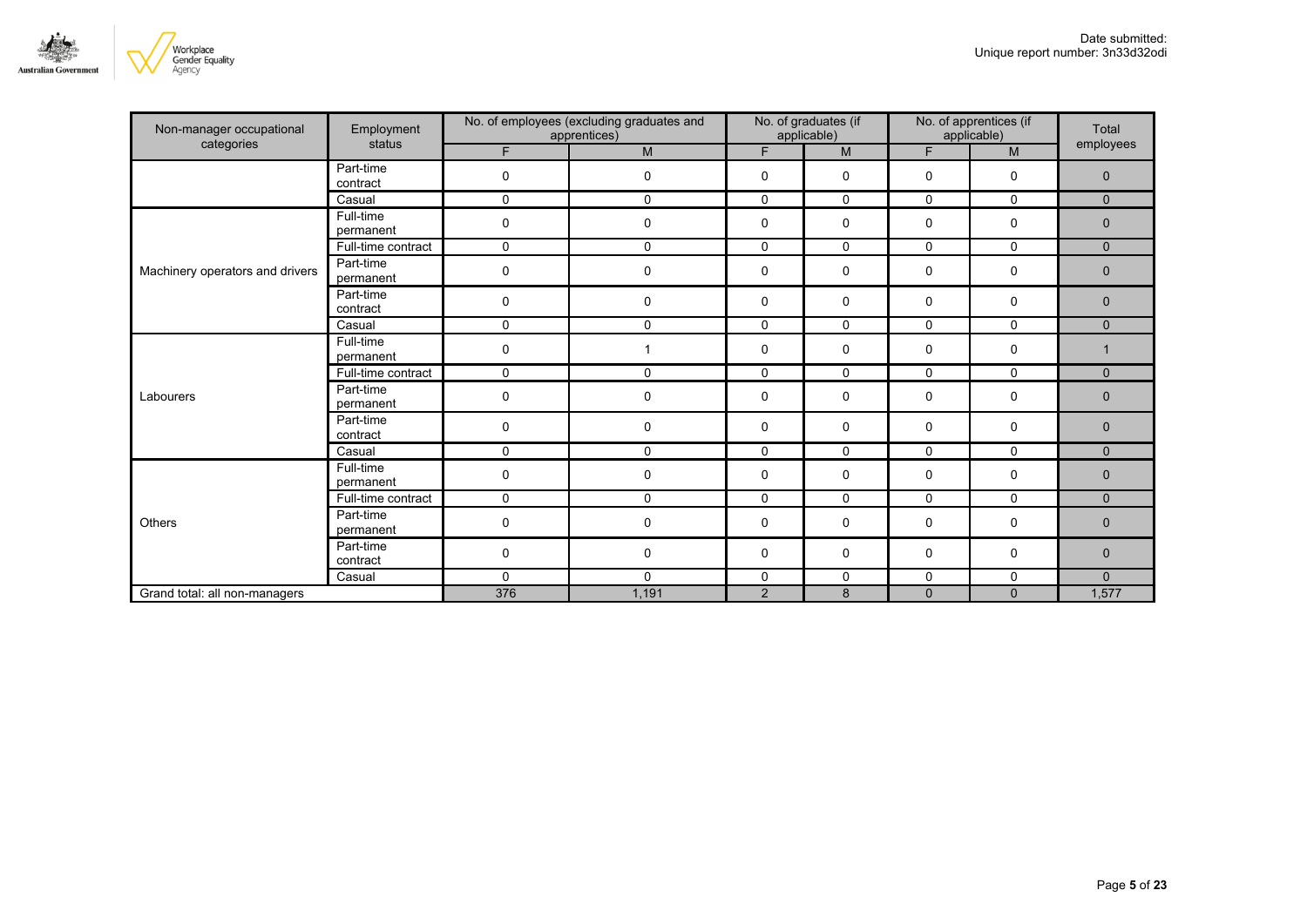

# **Reporting questionnaire**

Gender equality indicator 1: Gender composition of workforce

1 Do you have formal policies and/or formal strategies in place that SPECIFICALLY SUPPORT GENDER EQUALITY in relation to:

- 1.1 Recruitment?
- $\boxtimes$  Yes (you can select policy and/or strategy options)
	- $\Box$  Standalone policy
	- $\overline{\boxtimes}$  Policy is contained within another policy
	- $\overline{\boxtimes}$  Standalone strategy
	- $\Box$  Strategy is contained within another strategy

No

- No, currently under development
- No, insufficient human resources staff
- No, don't have expertise
- $\Box$  No, not a priority
- 1.2 Retention?
- $\boxtimes$  Yes (you can select policy and/or strategy options)
	- $\Box$  Standalone policy
	- $\Box$  Policy is contained within another policy
	- $\Box$  Standalone strategy
		- $\boxtimes$  Strategy is contained within another strategy

No

- No, currently under development
- No, insufficient human resources staff
- No, don't have expertise
- $\Box$  No, not a priority
- 1.3 Performance management processes?
- $\boxtimes$  Yes (you can select policy and/or strategy options)
	- $\overline{\boxtimes}$  Standalone policy
		- $\overline{\top}$  Policy is contained within another policy
		- Standalone strategy
		- $\Box$  Strategy is contained within another strategy

 $\Box$  No

- $\Box$  No, currently under development
- No, insufficient human resources staff
- No, don't have expertise
- $\Box$  No, not a priority

1.4 Promotions?

- $\boxtimes$  Yes (you can select policy and/or strategy options)
	- $\Box$  Standalone policy
	- $\boxtimes$  Policy is contained within another policy
	- $\boxtimes$  Standalone strategy
	- $\Box$  Strategy is contained within another strategy

 $\Box$  No

- No, currently under development
- No, insufficient human resources staff
- $\overline{\overline{\phantom{x}}}$  No, don't have expertise
- $\Box$  No, not a priority
- 1.5 Talent identification/identification of high potentials?
- $\boxtimes$  Yes (you can select policy and/or strategy options)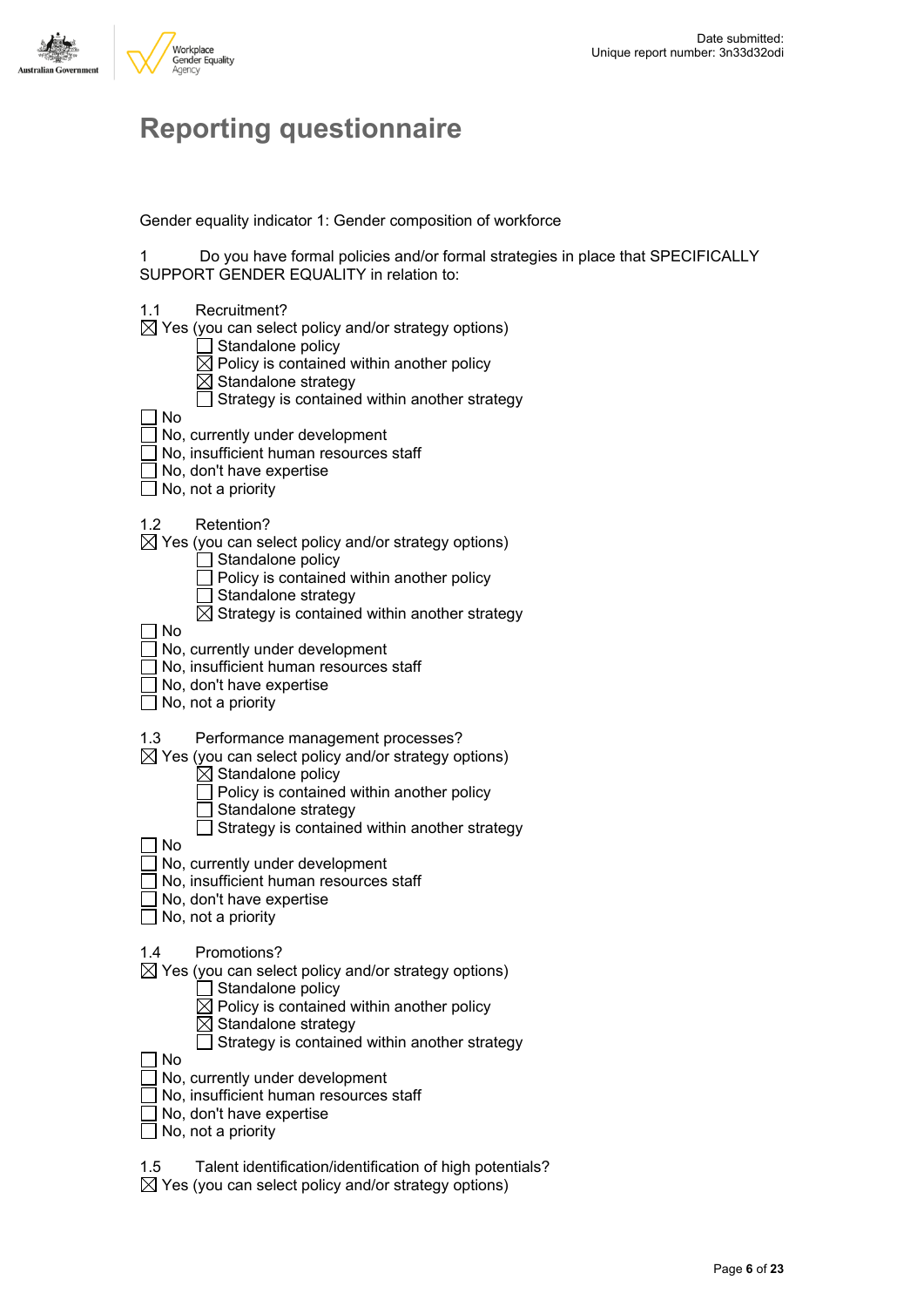

| No        | $\boxtimes$ Standalone policy<br>Policy is contained within another policy<br>Standalone strategy<br>Strategy is contained within another strategy                                                                                                                                            |
|-----------|-----------------------------------------------------------------------------------------------------------------------------------------------------------------------------------------------------------------------------------------------------------------------------------------------|
|           | No, currently under development<br>No, insufficient human resources staff<br>No, don't have expertise<br>No, not a priority                                                                                                                                                                   |
| 1.6       | Succession planning?<br>$\boxtimes$ Yes (you can select policy and/or strategy options)<br>Standalone policy<br>Policy is contained within another policy<br>Standalone strategy<br>Strategy is contained within another strategy                                                             |
| No        | No, currently under development<br>No, insufficient human resources staff<br>No, don't have expertise<br>No, not a priority                                                                                                                                                                   |
| 1.7<br>No | Training and development?<br>$\boxtimes$ Yes (you can select policy and/or strategy options)<br>$\boxtimes$ Standalone policy<br>Policy is contained within another policy<br>$\boxtimes$ Standalone strategy<br>Strategy is contained within another strategy                                |
|           | No, currently under development<br>No, insufficient human resources staff<br>No, don't have expertise<br>No, not a priority                                                                                                                                                                   |
| 1.8<br>No | Resignations?<br>$\boxtimes$ Yes (you can select policy and/or strategy options)<br>$\boxtimes$ Standalone policy<br>Policy is contained within another policy<br>Standalone strategy<br>$\boxtimes$ Strategy is contained within another strategy                                            |
|           | No, currently under development<br>No, insufficient human resources staff<br>No, don't have expertise<br>No, not a priority                                                                                                                                                                   |
| 1.9       | Key performance indicators for managers relating to gender equality?<br>$\boxtimes$ Yes (you can select policy and/or strategy options)<br>Standalone policy<br>$\boxtimes$ Policy is contained within another policy<br>Standalone strategy<br>Strategy is contained within another strategy |
| No        | No, currently under development<br>No, insufficient human resources staff<br>No, don't have expertise<br>No, not a priority                                                                                                                                                                   |

1.10 Gender equality overall?

Yes (you can select policy and/or strategy options)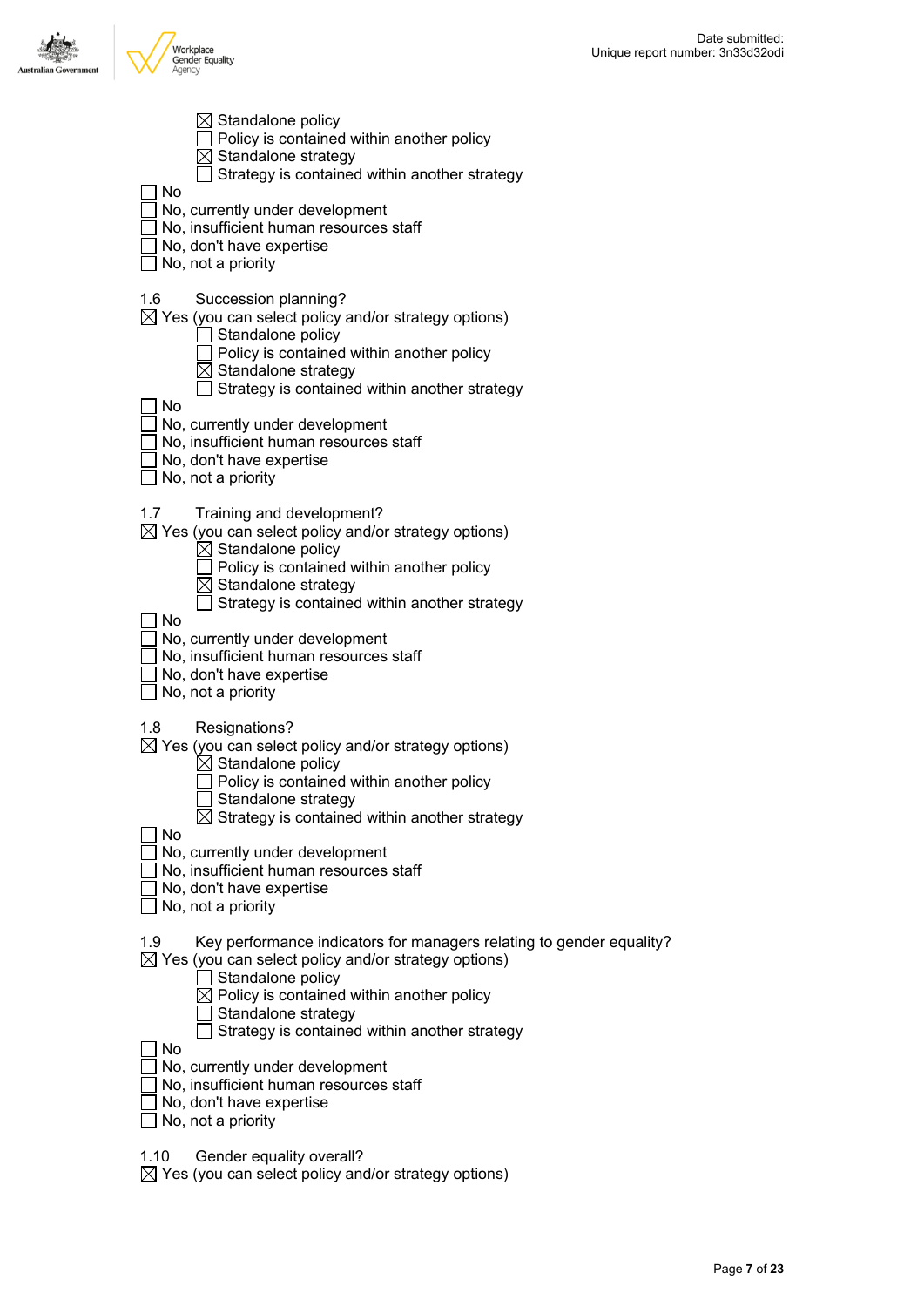



- Standalone policy Policy is contained within another policy
- $\boxtimes$  Standalone strategy
- $\Box$  Strategy is contained within another strategy

 $\Box$  No

- No, currently under development
- No, insufficient human resources staff
- No, don't have expertise
- $\Box$  No, not a priority

1.11 You may provide details of other formal policies or formal strategies that specifically support gender equality that may be in place:

The organisation has launched a Talent & Succession Program, identifying future senior leaders for the Business.

71% of key talent identified are female.

1.12 In the table below, please provide the NUMBER of new appointments made during the reporting period (by gender and manager/non-manager categories). This should include appointments from both external and internal sources such that if an existing employee is appointed to another role within the organisation (promotion or not), they would need to be included.

All appointments need to be included regardless of how they were made, for example through recruitment exercises, cold canvassing, previously-submitted resumes.

|                             | <b>Managers</b> |             | Non-managers  |      |
|-----------------------------|-----------------|-------------|---------------|------|
|                             | Female          | <b>Male</b> | <b>Female</b> | Male |
| NUMBER of appointments made | 10              | 48          | 172           | 495  |

1.13 In the table below, please provide the NUMBER of employees who were awarded promotions during the reporting period (by gender, employment status and manager/nonmanager categories).

('Promotion' means where a person has advanced or been raised to a higher office or rank on an ongoing basis. Temporary higher duties are not considered a promotion. This does not typically include movement within a salary band unless it involves a move to higher office or rank.)

|                                         | <b>Managers</b> |             | Non-managers |             |
|-----------------------------------------|-----------------|-------------|--------------|-------------|
|                                         | Female          | <b>Male</b> | Female       | <b>Male</b> |
| Permanent/ongoing full-time employees   | 5               | 27          | 18           | 32          |
| Permanent/ongoing part-time employees   | 0               | 0           | 0            | 3           |
| Fixed-term contract full-time employees | 0               |             | 0            |             |
| Fixed-term contract part-time employees | 0               | 0           | 0            |             |
| Casual employees                        | 0               |             | 6            | 10          |

No cell should be left blank, please enter '0' (zero) where there is no data.

1.14 In the table below, please provide the NUMBER of employees who have resigned during the reporting period (by gender, employment status, and manager/non-manager categories).

('Resigned' refers to employees who have given up their employment voluntarily, not those who are subject to employer-initiated terminations or redundancies.)

No cell should be left blank, please enter '0' (zero) where there is no data.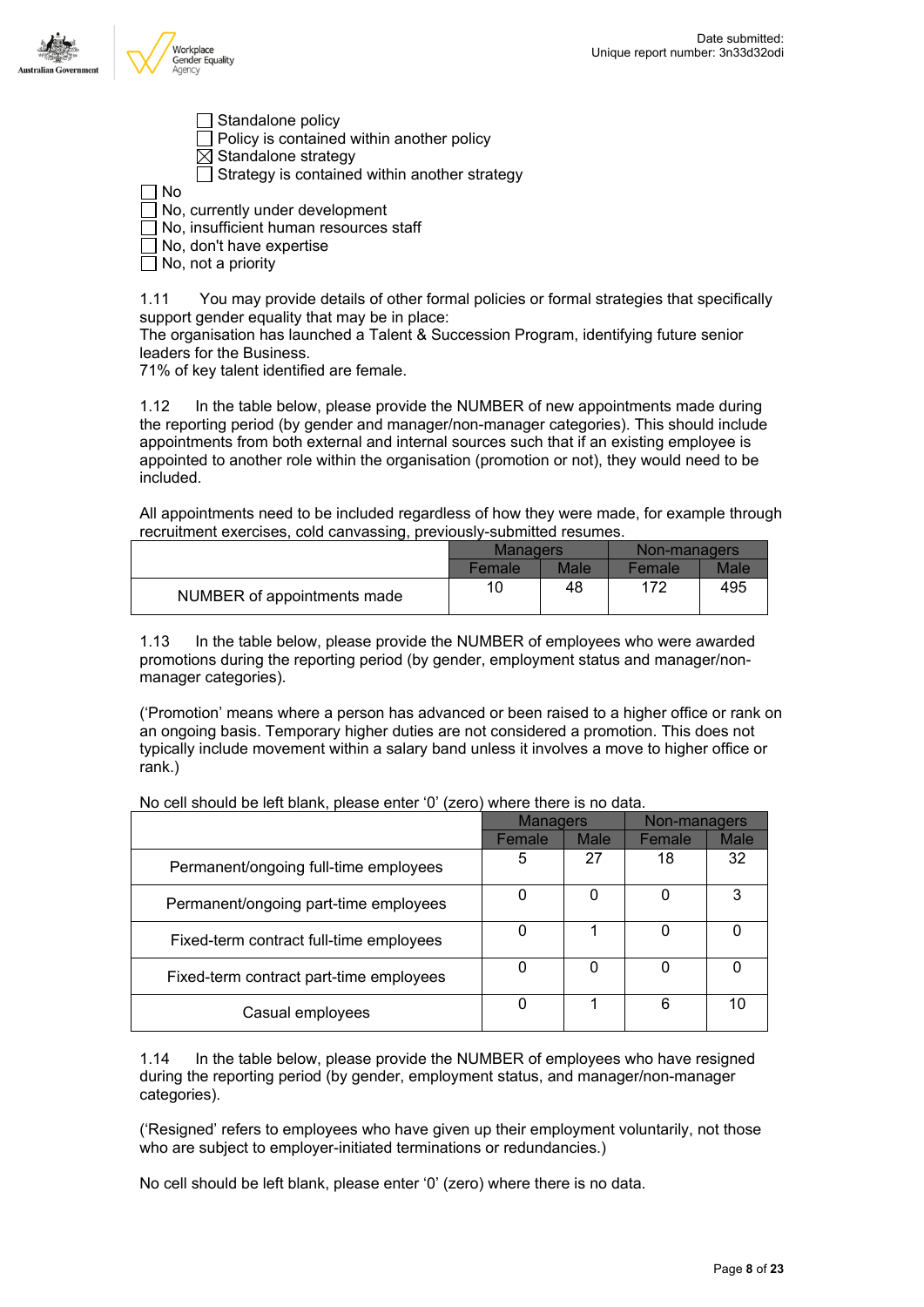

|                                         | <b>Managers</b> |      | Non-managers |             |
|-----------------------------------------|-----------------|------|--------------|-------------|
|                                         | Female          | Male | Female       | <b>Male</b> |
| Permanent/ongoing full-time employees   |                 | 5    | 49           | 132         |
| Permanent/ongoing part-time employees   |                 | 0    | 9            | 2           |
| Fixed-term contract full-time employees |                 |      | 2            | 12          |
| Fixed-term contract part-time employees |                 | 0    | U            |             |
| Casual employees                        |                 | 0    | 57           | 172         |

1.15 Should you wish to provide additional information on any of your responses under gender equality indicator 1, please do so below:

Gender equality indicator 2: Gender composition of governing bodies

2 Your organisation, or organisations you are reporting on, will have a governing body/board as defined in the Workplace Gender Equality Act 2012 (Act). (In the Act, a governing body is defined as "the board of directors, trustees, committee of management, council or other governing authority of the employer".) For the purposes of reporting under the Act, this question relates to the ultimate or 'highest' governing body for your organisation. NB: if your governing body/board is located overseas, it still needs to be included.

o For private or publicly listed companies, you will have one or more directors or a board of directors.

o For trusts, the trustee is the governing body/board.

o For partnerships, the governing body/board is likely to comprise all or some (if elected) partners.

o For organisations whose governing body/board is the same as their parent entity's governing body/board, it is still deemed to have a governing body/board.

o For religious structures, you may have a canonical advisor, bishop or archbishop.

o For other structures that do not fall into any of the above categories, your committee of management would be considered your governing body/board.

2.1 Please complete the table below, ensuring data entered is based on the instructions in each column header. For each organisation, enter the number of women and men on that governing body/board (not percentage). If a target has been set to increase the representation of women on any of the governing bodies listed, please indicate the % target and the year it is to be reached.

If your organisation's governing body/board is the same as your parent entity's governing body/board, you will need to enter your organisation's name but the details of your parent entity's governing body/board in the table below.

| Organisation<br>name | Gender and<br><b>NUMBER of</b><br>chairperson/s<br>(NOT<br>percentage) | Gender and<br><b>NUMBER of other</b><br>governing<br>body/board<br>members (NOT<br>percentage) | % target for<br>representation<br>of women on<br>each<br>governing<br>body/board | Year to be<br>reached |
|----------------------|------------------------------------------------------------------------|------------------------------------------------------------------------------------------------|----------------------------------------------------------------------------------|-----------------------|
|----------------------|------------------------------------------------------------------------|------------------------------------------------------------------------------------------------|----------------------------------------------------------------------------------|-----------------------|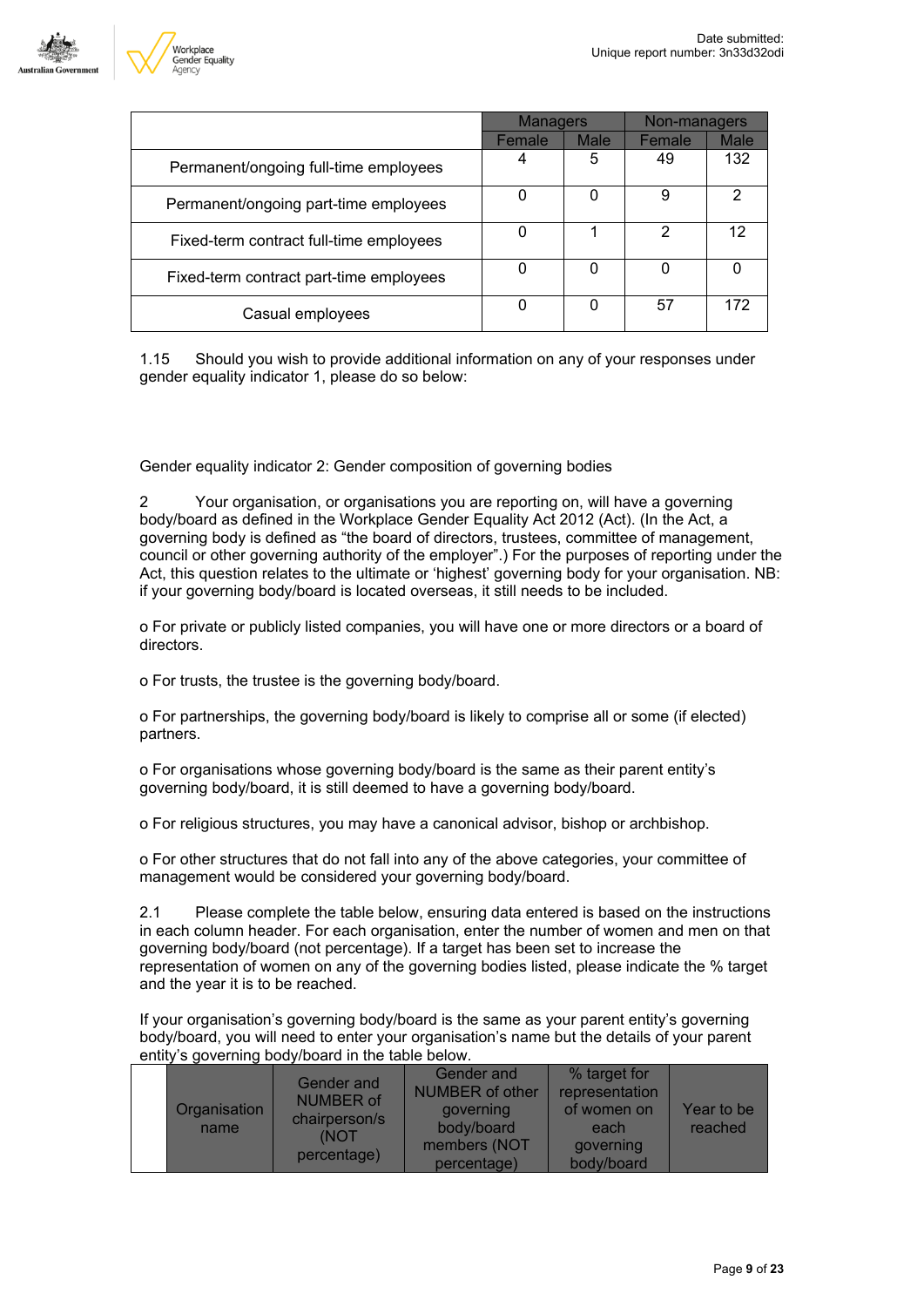



|            |                       | $\mathsf F$<br>(Chair) | $\mathsf{M}% _{T}=\mathsf{M}_{T}\!\left( a,b\right) ,\ \mathsf{M}_{T}=\mathsf{M}_{T}\!\left( a,b\right) ,$<br>(Chair) | F              | M          | (enter 0 if no<br>target has<br>been set, or<br>enter a %<br>between 1-<br>100) | (in YYYY<br>format; if<br>no target<br>has been<br>set, leave<br>blank) |
|------------|-----------------------|------------------------|-----------------------------------------------------------------------------------------------------------------------|----------------|------------|---------------------------------------------------------------------------------|-------------------------------------------------------------------------|
| 01         | Service<br>Stream Ltd | $\pmb{0}$              | $\mathbf{1}$                                                                                                          | $\overline{2}$ | $\sqrt{2}$ | $\pmb{0}$                                                                       |                                                                         |
| 02         |                       |                        |                                                                                                                       |                |            |                                                                                 |                                                                         |
| 03         |                       |                        |                                                                                                                       |                |            |                                                                                 |                                                                         |
| 04         |                       |                        |                                                                                                                       |                |            |                                                                                 |                                                                         |
| 05         |                       |                        |                                                                                                                       |                |            |                                                                                 |                                                                         |
| 06         |                       |                        |                                                                                                                       |                |            |                                                                                 |                                                                         |
| 07         |                       |                        |                                                                                                                       |                |            |                                                                                 |                                                                         |
| ${\bf 08}$ |                       |                        |                                                                                                                       |                |            |                                                                                 |                                                                         |
| 09         |                       |                        |                                                                                                                       |                |            |                                                                                 |                                                                         |
| $10$       |                       |                        |                                                                                                                       |                |            |                                                                                 |                                                                         |
| $11$       |                       |                        |                                                                                                                       |                |            |                                                                                 |                                                                         |
| 12         |                       |                        |                                                                                                                       |                |            |                                                                                 |                                                                         |
| 13         |                       |                        |                                                                                                                       |                |            |                                                                                 |                                                                         |
| 14         |                       |                        |                                                                                                                       |                |            |                                                                                 |                                                                         |
| 15         |                       |                        |                                                                                                                       |                |            |                                                                                 |                                                                         |
| $16\,$     |                       |                        |                                                                                                                       |                |            |                                                                                 |                                                                         |
| $17\,$     |                       |                        |                                                                                                                       |                |            |                                                                                 |                                                                         |
| 18         |                       |                        |                                                                                                                       |                |            |                                                                                 |                                                                         |
| 19         |                       |                        |                                                                                                                       |                |            |                                                                                 |                                                                         |
| 20         |                       |                        |                                                                                                                       |                |            |                                                                                 |                                                                         |
| 21         |                       |                        |                                                                                                                       |                |            |                                                                                 |                                                                         |
| $22\,$     |                       |                        |                                                                                                                       |                |            |                                                                                 |                                                                         |
| 23         |                       |                        |                                                                                                                       |                |            |                                                                                 |                                                                         |
| 24         |                       |                        |                                                                                                                       |                |            |                                                                                 |                                                                         |
| 25         |                       |                        |                                                                                                                       |                |            |                                                                                 |                                                                         |
| 26         |                       |                        |                                                                                                                       |                |            |                                                                                 |                                                                         |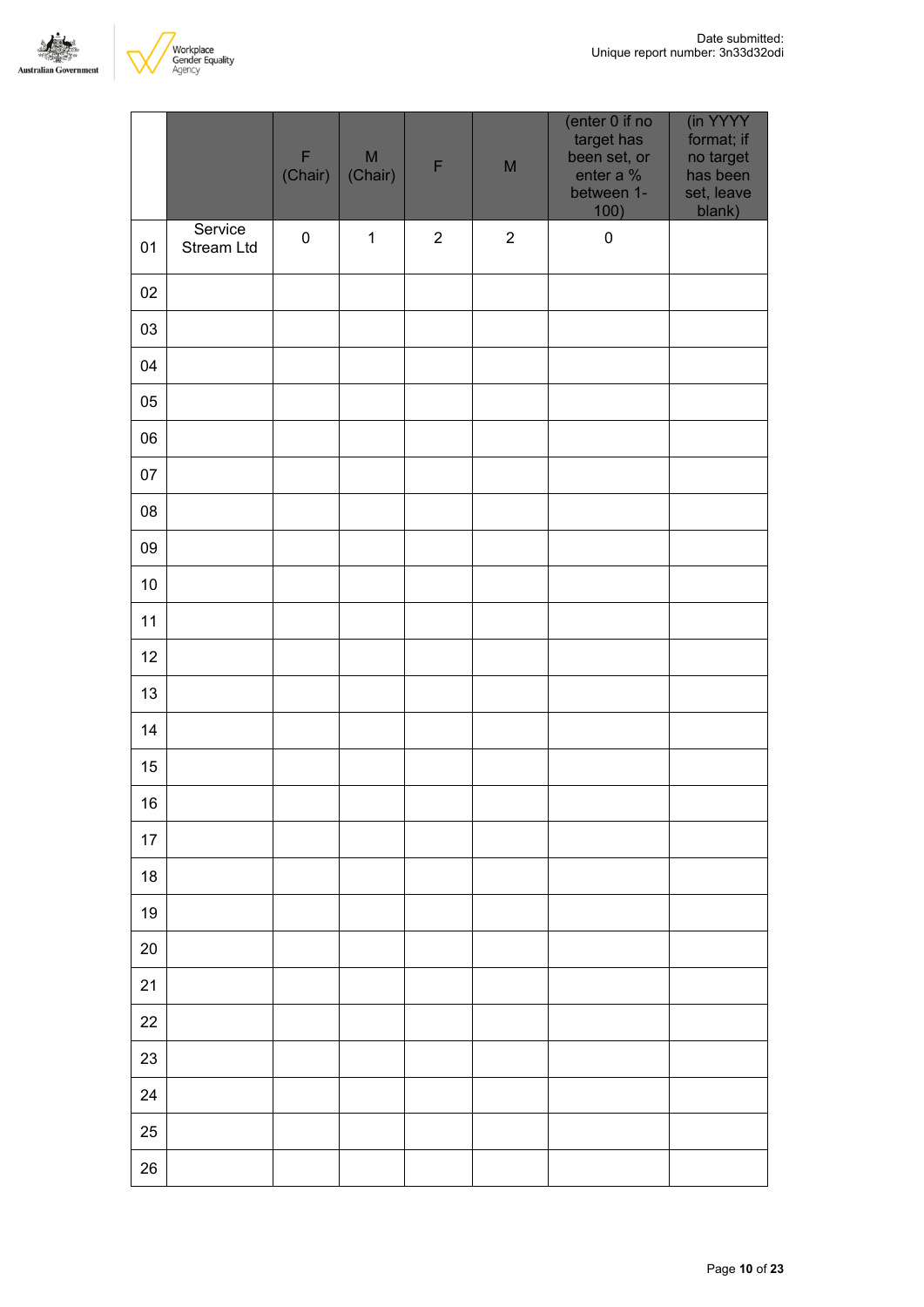



| 27 |  |  |  |  |
|----|--|--|--|--|
| 28 |  |  |  |  |
| 29 |  |  |  |  |
| 30 |  |  |  |  |

2.2 If a target relating to the representation of women has not been set for any of the governing bodies listed above, you may specify why below:

 $\overline{[} \times ]$  Governing body/board has gender balance (e.g. 40% women/40% men/20% either) Currently under development

Insufficient human resources staff

Don't have expertise

 $\Box$  Do not have control over governing body/board appointments (provide details why):

 $\Box$  Not a priority

 $\Box$  Other (provide details):

2.3 Do you have a formal selection policy and/or formal selection strategy for governing body/board members for ALL organisations covered in this report?

 $\boxtimes$  Yes (you can select policy and/or strategy options)

 $\boxtimes$  Standalone policy

 $\Box$  Policy is contained within another policy

 $\boxtimes$  Standalone strategy

 $\Box$  Strategy is contained within another strategy

 $\Box$  No

No, in place for some governing bodies/boards

No, currently under development

 $\Box$  No. insufficient human resources staff

 $\Box$  No, do not have control over governing body/board appointments (provide details why):

 $\Box$  No, don't have expertise

No, not a priority

 $\Box$  No, other (provide details):

2.4 Partnership structures only: (only answer this question if your organisation operates under a partnership structure, ie is NOT an incorporated entity (ie Pty Ltd, Ltd or Inc), or an unincorporated entity).

Please enter the total number of female and male equity partners (excluding the managing partner) in the following table against the relevant WGEA standardised manager definitions. Non-equity (salaried) partners need to be included in your workplace profile.

Details of your managing partner should be included separately in the CEO row of your workplace profile.

NB: Please ensure that the composition of your governing body/board (which may include all or some of your equity partners below) is also entered in question 2.1.

|                                                                                     | Full-<br>time<br>females | Part-<br>time<br>females | Full-<br>time<br>males | Part-<br>time<br>males |
|-------------------------------------------------------------------------------------|--------------------------|--------------------------|------------------------|------------------------|
| Equity partners who ARE key management<br>personnel (KMPs) (excluding your managing |                          |                          |                        |                        |
| partner)                                                                            |                          |                          |                        |                        |
| Equity partners who are "Other"                                                     |                          |                          |                        |                        |
| executives/General managers"                                                        |                          |                          |                        |                        |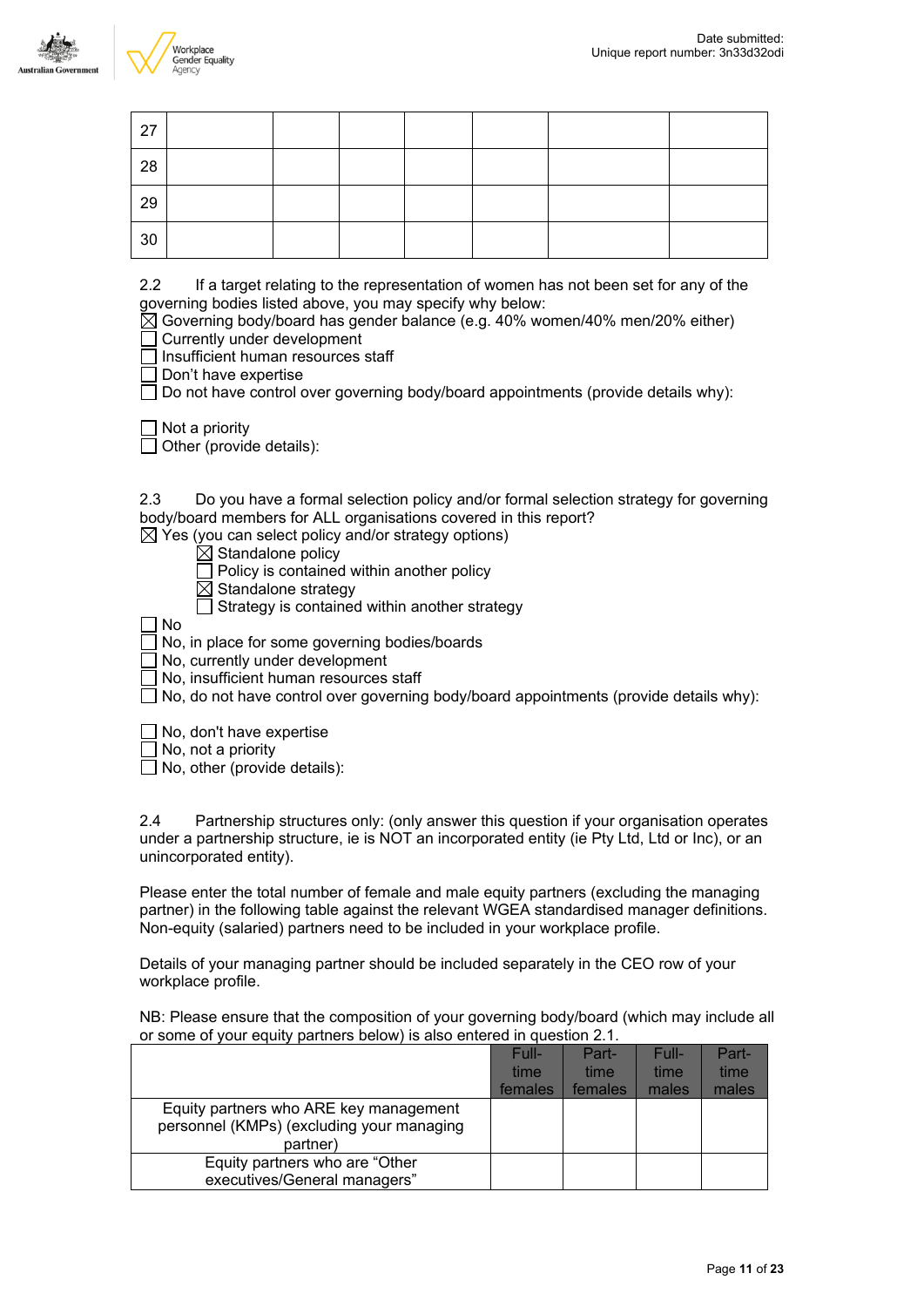



|                                           | Full-<br>time<br>females | Part-<br>time<br>females | Full-<br>time<br>males | Part-<br>time<br>males |
|-------------------------------------------|--------------------------|--------------------------|------------------------|------------------------|
| Equity partners who are "Senior managers" |                          |                          |                        |                        |
| Equity partners who are "Other managers"  |                          |                          |                        |                        |

2.5 Should you wish to provide additional information on any of your responses under gender equality indicator 2, please do so below:

Gender equality indicator 3: Equal remuneration between women and men

Do you have a formal policy and/or formal strategy on remuneration generally?

- $\boxtimes$  Yes (you can select policy and/or strategy options)
	- $\overline{\boxtimes}$  Standalone policy

 $\Box$  Policy is contained within another policy

 $\boxtimes$  Standalone strategy

 $\Box$  Strategy is contained within another strategy

No

No, currently under development

No, insufficient human resources staff

No, included in workplace agreement

No, don't have expertise

No, salaries set by awards or industrial agreements

 $\bar{\exists}$  No, non-award employees paid market rate

No, not a priority

 $\Box$  No, other (provide details):

3.1 Are specific gender pay equity objectives included in your formal policy and/or formal strategy?

 $\boxtimes$  Yes (provide details in questions 3.2 and/or 3.3 below)

 $\Box$  No

No, currently under development

No, insufficient human resources staff

 $\Box$  No, don't have expertise

 $\Box$  No, salaries set by awards or industrial agreements

No, non-award employees are paid market rate

 $\Box$  No, not a priority

 $\Box$  No, other (provide details):

3.2 You have answered yes to question 3.1. Please indicate whether your formal policy or formal strategy includes the following gender pay equity objectives (more than one option can be selected):

 $\Box$  To achieve gender pay equity

 $\overline{\boxtimes}$  To ensure no gender bias occurs at any point in the remuneration review process (for example at commencement, at annual salary reviews, out-of-cycle pay reviews, and performance pay reviews)

 $\Box$  To be transparent about pay scales and/or salary bands

 $\boxtimes$  To ensure managers are held accountable for pay equity outcomes

 $\boxtimes$  To implement and/or maintain a transparent and rigorous performance assessment process

 $\Box$  Other (Please provide details in question 3.3 below)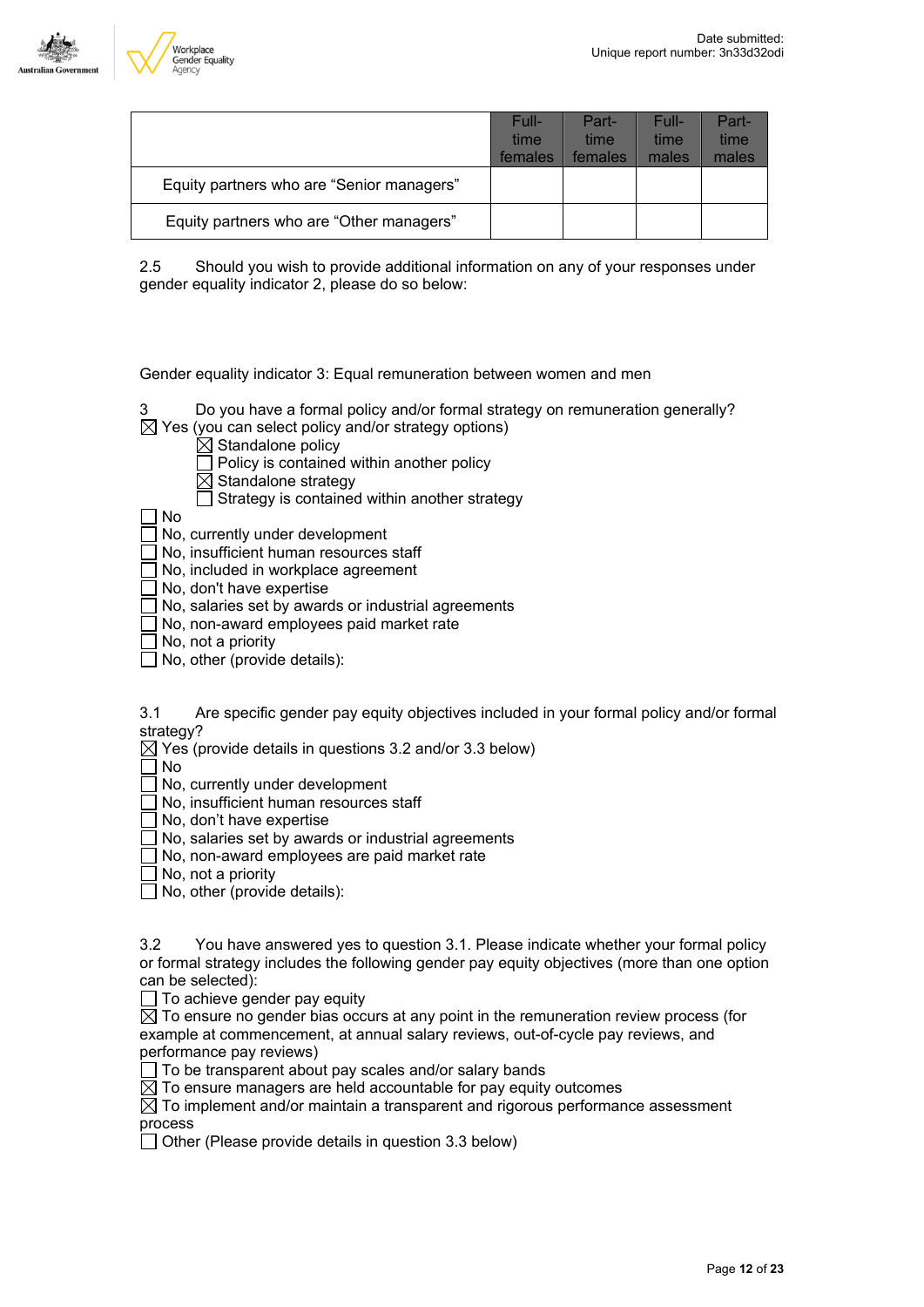

3.3 Provide details of other gender pay equity objectives that are included in your formal policy or formal strategy including timeframes for achieving these objectives:

4 Has a gender remuneration gap analysis been undertaken? (This is a payroll analysis to determine whether there are any gaps between what women and men are paid.)

 $\boxtimes$  Yes. When was the most recent gender remuneration gap analysis undertaken?

- $\boxtimes$  Within last 12 months
- $\Box$  Within last 1-2 years
- $\Box$  More than 2 years ago but less than 4 years ago
- $\Box$  Other (provide details):

No

No, currently under development

No, insufficient human resources staff

 $\Box$  No, don't have expertise

 $\Box$  No, salaries for ALL employees (including managers) are set by awards or industrial agreements, AND there is no room for discretion in pay changes (for example because pay increases occur only when there is a change in tenure or qualifications)

□ No, salaries for SOME or ALL employees (including managers) are set by awards or industrial agreements and there IS room for discretion in pay changes (because pay increases can occur with some discretion such as performance assessments)

 $\Box$  No, non-award employees are paid market rate

 $\Box$  No, not a priority

 $\Box$  No, other (provide details):

4.01 Should you wish to provide details on the type of gender remuneration gap analysis that has been undertaken (for example like-for-like, organisation-wide), please do so below:

4.1 Were any actions taken as a result of your gender remuneration gap analysis?

 $\Box$  Yes - please indicate what actions were taken (more than one option can be selected):

 $\Box$  Created a pay equity strategy or action plan

 $\Box$  Identified cause/s of the gaps

 $\Box$  Reviewed remuneration decision-making processes

 $\Box$  Analysed commencement salaries by gender to ensure there are no pay gaps

 $\Box$  Analysed performance ratings to ensure there is no gender bias (including unconscious bias)

Analysed performance pay to ensure there is no gender bias (including unconscious bias)

 $\Box$  Trained people-managers in addressing gender bias (including unconscious bias)  $\overline{\overline{\Box}}$  Set targets to reduce any like-for-like gaps

 $\Box$  Set targets to reduce any organisation-wide gaps

 $\Box$  Reported pay equity metrics (including gender pay gaps) to the governing

body/board

 $\Box$  Reported pay equity metrics (including gender pay gaps) to the executive

 $\Box$  Reported pay equity metrics (including gender pay gaps) to all employees

 $\Box$  Reported pay equity metrics (including gender pay gaps) externally

 $\Box$  Corrected like-for-like gaps

 $\overline{\phantom{a}}$  Conducted a gender-based job evaluation process

 $\Box$  Implemented other changes (provide details):

No

 $\overline{\boxtimes}$  No unexplainable or unjustifiable gaps identified

No, currently under development

No, insufficient human resources staff

No, don't have expertise

 $\Box$  No, salaries set by awards or industrial agreements

No, non-award employees are paid market rate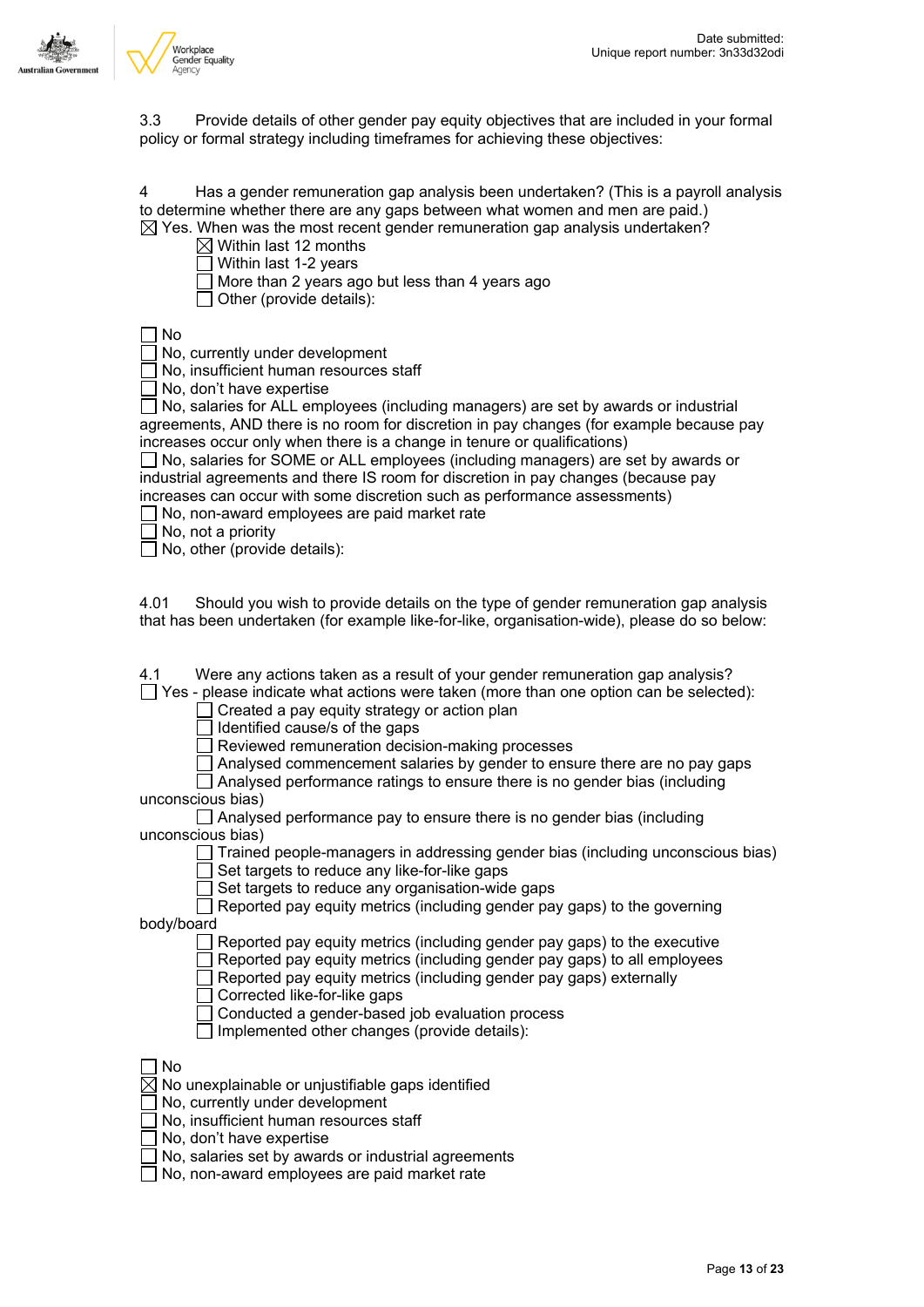

 $\Box$  No, unable to address cause/s of gaps (provide details why):

 $\Box$  No, not a priority No, other (provide details):

4.2 Should you wish to provide additional information on any of your responses under gender equality indicator 3, please do so below:

Gender equality indicator 4: Flexible working and support for employees with family and caring responsibilities

5 Do you provide employer funded paid parental leave for PRIMARY CARERS, in addition to any government funded parental leave scheme for primary carers?  $\boxtimes$  Yes. (Please indicate how employer funded paid parental leave is provided to the primary carer):

 $\Box$  By paying the gap between the employee's salary and the government's paid parental leave scheme

 $\boxtimes$  By paying the employee's full salary (in addition to the government's paid scheme), regardless of the period of time over which it is paid. For example, full pay for 12 weeks or half pay for 24 weeks

 $\Box$  As a lump sum payment (paid pre- or post- parental leave, or a combination)

- No
- $\Box$  No, currently being considered

No, insufficient human resources staff

No, government scheme is sufficient

No, don't know how to implement

No, not a priority

 $\Box$  No, other (provide details):

5.1 Please indicate the MINIMUM number of weeks of EMPLOYER FUNDED paid parental leave that is provided for primary carers.

1

Optional: If you wish to provide additional details on the eligibility period/s and the maximum number of paid parental leave offered to primary carers, please do so below:

5.1a What is the eligibility period for employees to access the MINIMUM amount of employer funded paid parental leave (ie how long do employees need to be employed to access this MINIMUM amount - in months)?

5.1b If you offer different amounts of employer funded paid parental leave, what is the MAXIMUM number of weeks of employer funded paid parental leave that is provided for primary carers (in weeks)?

5.1c What is the eligibility period for employees to access the MAXIMUM amount of employer funded paid parental leave (ie how long do employees need to be employed to access this MAXIMUM amount – in months)?

5.2 What proportion of your total workforce has access to employer funded paid parental leave for PRIMARY CARERS? In your calculation, you must include casuals when working out the proportion. For example, if ALL employees have access to employer funded paid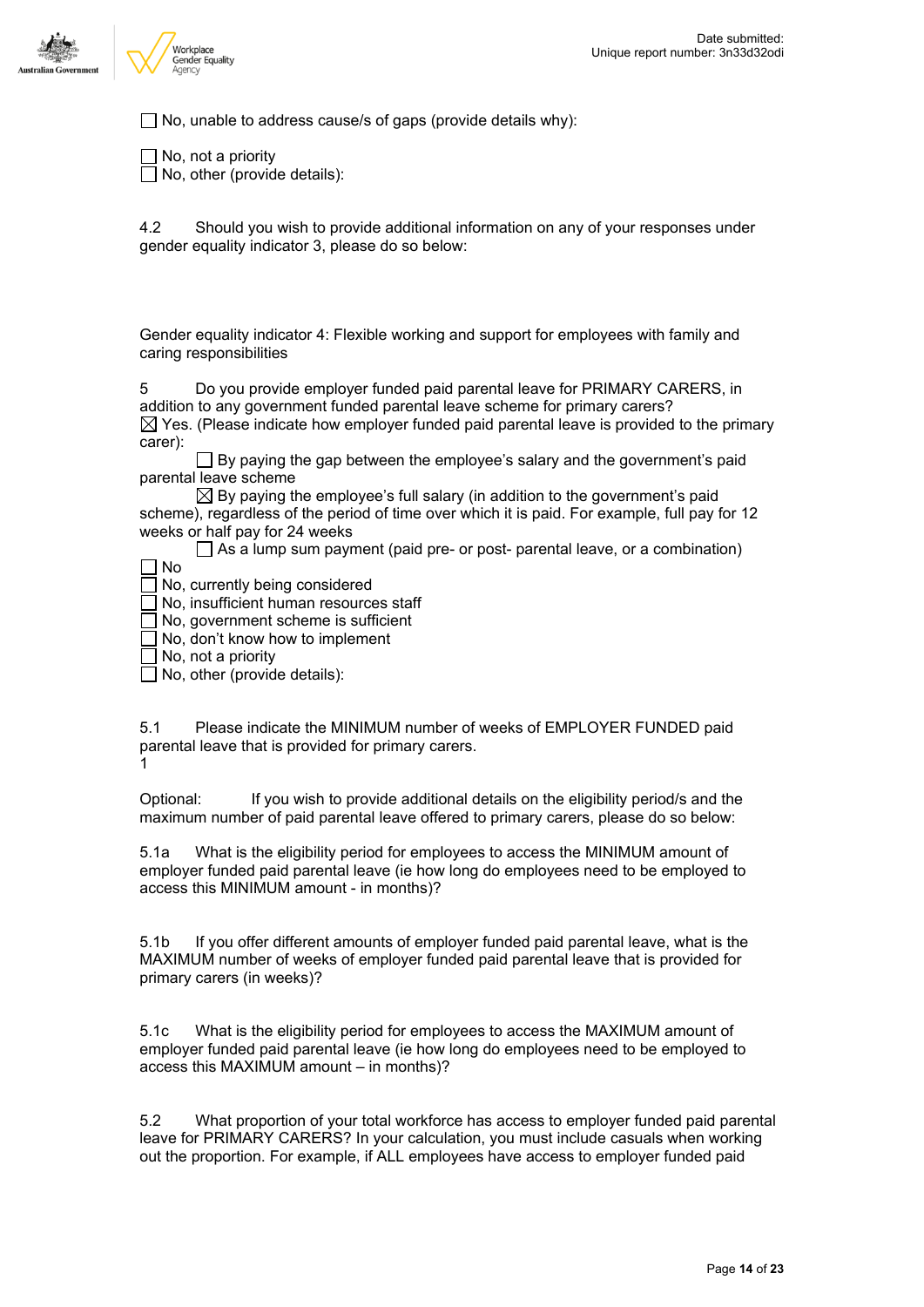

parental leave for PRIMARY CARERS, including casuals, you would enter 100%. If casuals do not have access to this leave, your figure would always be less than 100%.

You may enter a number that represents the actual percentage of employees, or round the number to the nearest 10th percentile, e.g. if 23.4% enter 20; if 45.7% enter 50).

|             | <b>Primary carer's leave</b> |
|-------------|------------------------------|
| Percentage: |                              |

6 Do you provide employer funded paid parental leave for SECONDARY CARERS, in addition to any government funded parental leave scheme for secondary carers?

 $\Box$  Yes, one week or greater (please go to 6.1)

 $\Box$  Yes, less than one week (please go to 6.2)

 $\boxtimes$  No

No, currently being considered

No, insufficient human resources staff

No, government scheme is sufficient

No, don't know how to implement

No, not a priority

 $\Box$  No, other (provide details):

7 How many female and male managers, and female and male non-managers, have utilised parental leave (paid and/or unpaid) during the past reporting period (this is to include employees still on parental leave who commenced this leave in another reporting period)?

|              | Primary carer's leave |             | Secondary carer's leave |      |  |
|--------------|-----------------------|-------------|-------------------------|------|--|
|              | Female                | <b>Male</b> | Female                  | Male |  |
| Managers     |                       |             |                         |      |  |
| Non-managers |                       |             |                         |      |  |

No cell should be left blank, please enter '0' (zero) where there is no data.

8 Provide the NUMBER of employees who, during the reporting period, ceased employment during, or at the end of, parental leave (by gender and manager/non-manager categories).

This includes employees on parental leave that had commenced in another reporting period. Include situations where the parental leave was taken continuously with any other leave type. For example, a person may have utilised paid/unpaid parental leave, annual leave or other unpaid leave during a single block of 'parental leave'.

'Ceased employment' means anyone who has exited the organisation for whatever reason, including resignations, redundancies and dismissals.

No cell should be left blank, please enter '0' (zero) where there is no data.

|              | Female | ماھ / |
|--------------|--------|-------|
| Managers     |        |       |
| Non-managers |        |       |

Do you have a formal policy and/or formal strategy on flexible working arrangements?  $\boxtimes$  Yes (you can select policy and/or strategy options)

- $\Box$  Standalone policy
- $\boxtimes$  Policy is contained within another policy
- $\Box$  Standalone strategy

 $\overline{\boxtimes}$  Strategy is contained within another strategy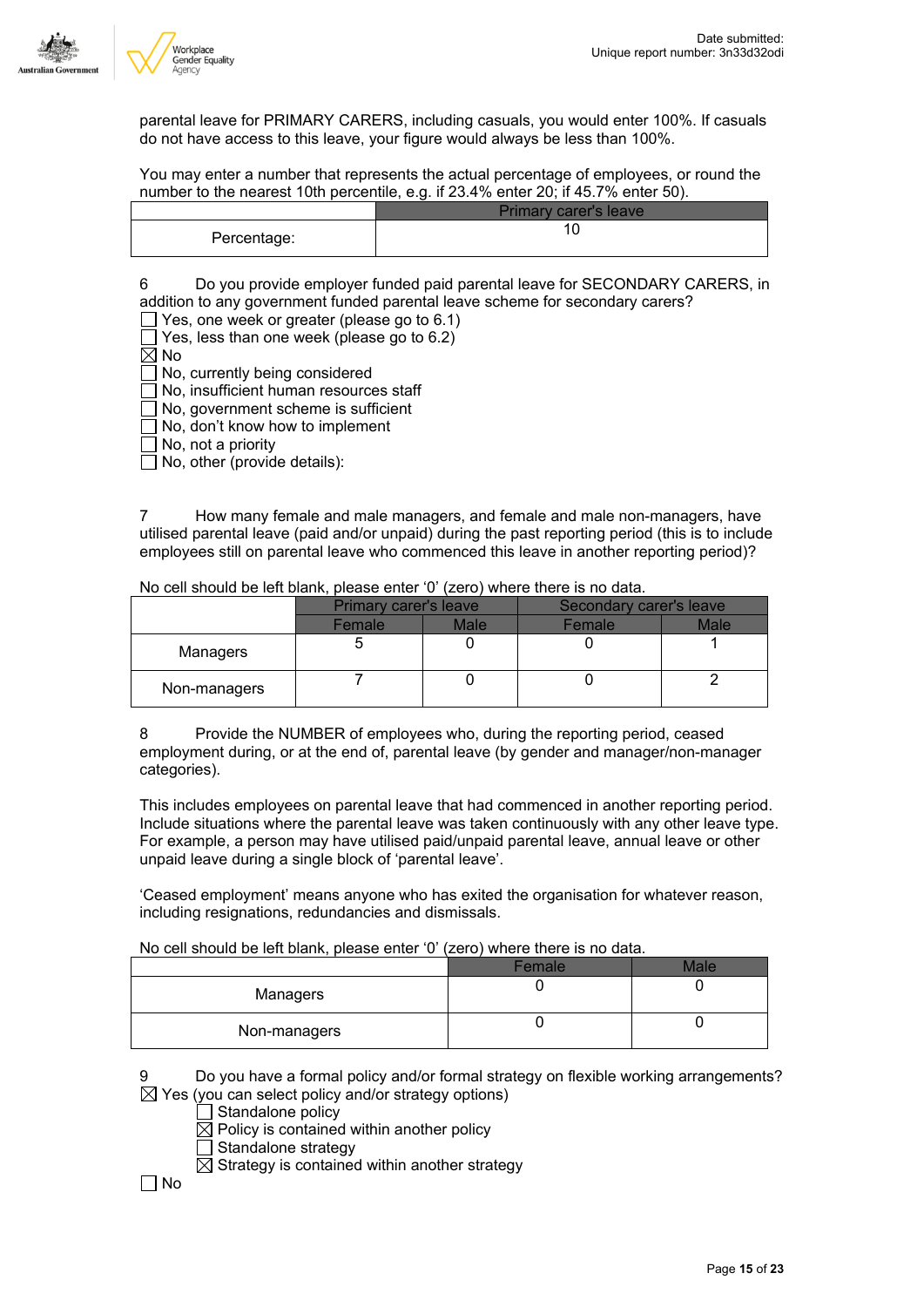



No, currently under development

No, insufficient human resources staff

No, included in workplace agreement

- No, don't have expertise
- $\Box$  No, don't offer flexible arrangements

No, not a priority

 $\Box$  No, other (provide details):

9.1 You may indicate which of the following are included in your flexible working arrangements strategy:

 $\Box$  A business case for flexibility has been established and endorsed at the leadership level

Leaders are visible role models of flexible working

 $\exists$  Flexible working is promoted throughout the organisation

 $\Box$  Targets have been set for engagement in flexible work

 $\Box$  Targets have been set for men's engagement in flexible work

 $\Box$  Leaders are held accountable for improving workplace flexibility

 $\Box$  Manager training on flexible working is provided throughout the organisation

 $\Box$  Employee training is provided throughout the organisation

 $\Box$  Team-based training is provided throughout the organisation

 $\overline{\boxtimes}$  Employees are surveyed on whether they have sufficient flexibility

 $\Box$  The organisation's approach to flexibility is integrated into client conversations

The impact of flexibility is evaluated (eg reduced absenteeism, increased employee engagement)

 $\Box$  Metrics on the use of, and/or the impact of, flexibility measures are reported to key management personnel

 $\Box$  Metrics on the use of, and/or the impact of, flexibility measures are reported to the governing body/board

10 Do you have a formal policy and/or formal strategy to support employees with family or caring responsibilities?

 $\boxtimes$  Yes (you can select policy and/or strategy options)

 $\Box$  Standalone policy

 $\boxtimes$  Policy is contained within another policy

- Standalone strategy
- $\Box$  Strategy is contained within another strategy

No

No, currently under development

No, insufficient human resources staff

No, included in workplace agreement

 $\Box$  No, don't have expertise

No, not a priority

 $\Box$  No, other (provide details):

11 Do you have any non-leave based measures to support employees with family or caring responsibilities (e.g. employer-subsidised childcare, breastfeeding facilities, referral services)?

⊠ Yes

No

No, currently under development

No, insufficient human resources staff

No, don't have expertise

No, not a priority

 $\Box$  No, other (provide details):

11.1 Please indicate what measures are in place and if they are available at all worksites (where only one worksite exists, for example a head-office, please select "Available at all worksites"):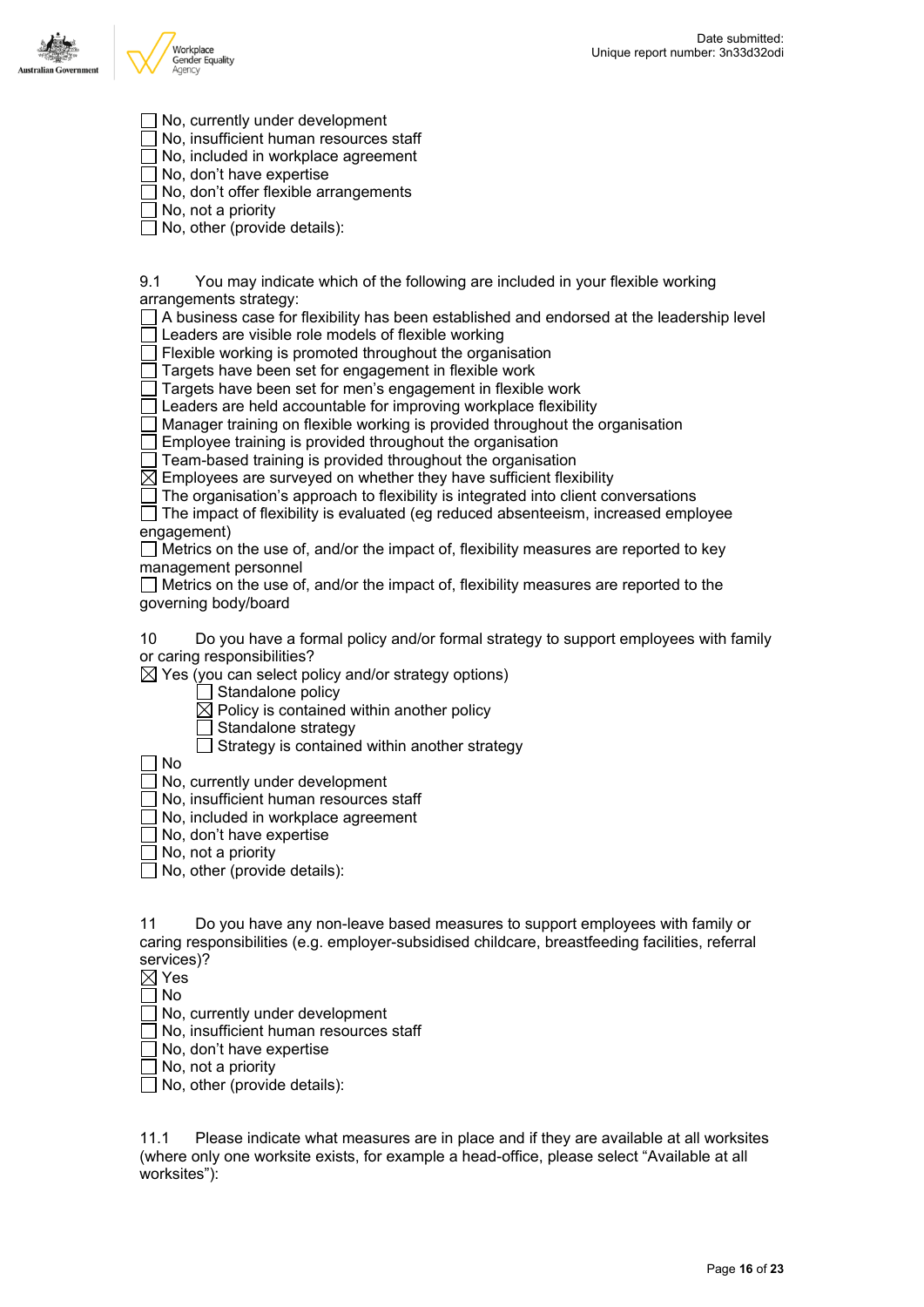

| Sumployer subsidised childcare                                                                                                         |
|----------------------------------------------------------------------------------------------------------------------------------------|
| Available at some worksites only                                                                                                       |
| Available at all worksites                                                                                                             |
| On-site childcare                                                                                                                      |
| Available at some worksites only                                                                                                       |
| Available at all worksites                                                                                                             |
| $\boxtimes$ Breastfeeding facilities                                                                                                   |
| $\boxtimes$ Available at some worksites only                                                                                           |
| Available at all worksites                                                                                                             |
| $\boxtimes$ Childcare referral services                                                                                                |
| Available at some worksites only                                                                                                       |
| $\boxtimes$ Available at all worksites                                                                                                 |
| $\Box$ Internal support networks for parents                                                                                           |
| Available at some worksites only                                                                                                       |
| Available at all worksites                                                                                                             |
| $\Box$ Return to work bonus (only select this option if the return to work bonus is NOT the                                            |
| balance of paid parental leave when an employee returns from leave).                                                                   |
| Available at some worksites only<br>Available at all worksites                                                                         |
|                                                                                                                                        |
| $\boxtimes$ Information packs to support new parents and/or those with elder care responsibilities<br>Available at some worksites only |
| $\boxtimes$ Available at all worksites                                                                                                 |
| $\boxtimes$ Referral services to support employees with family and/or caring responsibilities                                          |
| Available at some worksites only                                                                                                       |
| $\boxtimes$ Available at all worksites                                                                                                 |
| $\boxtimes$ Targeted communication mechanisms, for example intranet/ forums                                                            |
| Available at some worksites only                                                                                                       |
| $\boxtimes$ Available at all worksites                                                                                                 |
| $\boxtimes$ Support in securing school holiday care                                                                                    |
| Available at some worksites only                                                                                                       |
| $\boxtimes$ Available at all worksites                                                                                                 |
| $\boxtimes$ Coaching for employees on returning to work from parental leave                                                            |
| Available at some worksites only                                                                                                       |
| $\boxtimes$ Available at all worksites                                                                                                 |
| Parenting workshops targeting mothers                                                                                                  |
| Available at some worksites only                                                                                                       |
| Available at all worksites                                                                                                             |
| $\Box$ Parenting workshops targeting fathers                                                                                           |
| Available at some worksites only                                                                                                       |
| Available at all worksites                                                                                                             |
| None of the above, please complete question 11.2 below                                                                                 |
|                                                                                                                                        |

11.2 Please provide details of any other non-leave based measures that are in place and whether they are available at all worksites.

12 Do you have a formal policy and/or formal strategy to support employees who are experiencing family or domestic violence?

 $\boxtimes$  Yes (you can select policy and/or strategy options)

- $\overleftrightarrow{\Box}$  Standalone policy
- $\overline{\boxtimes}$  Policy is contained within another policy
- $\overline{\Box}$  Standalone strategy
	- $\Box$  Strategy is contained within another strategy

 $\Box$  No

- No, currently under development
- No, insufficient human resources staff
- □ No, included in workplace agreement
- No, not aware of the need
- No, don't have expertise
- $\overline{\Box}$  No, not a priority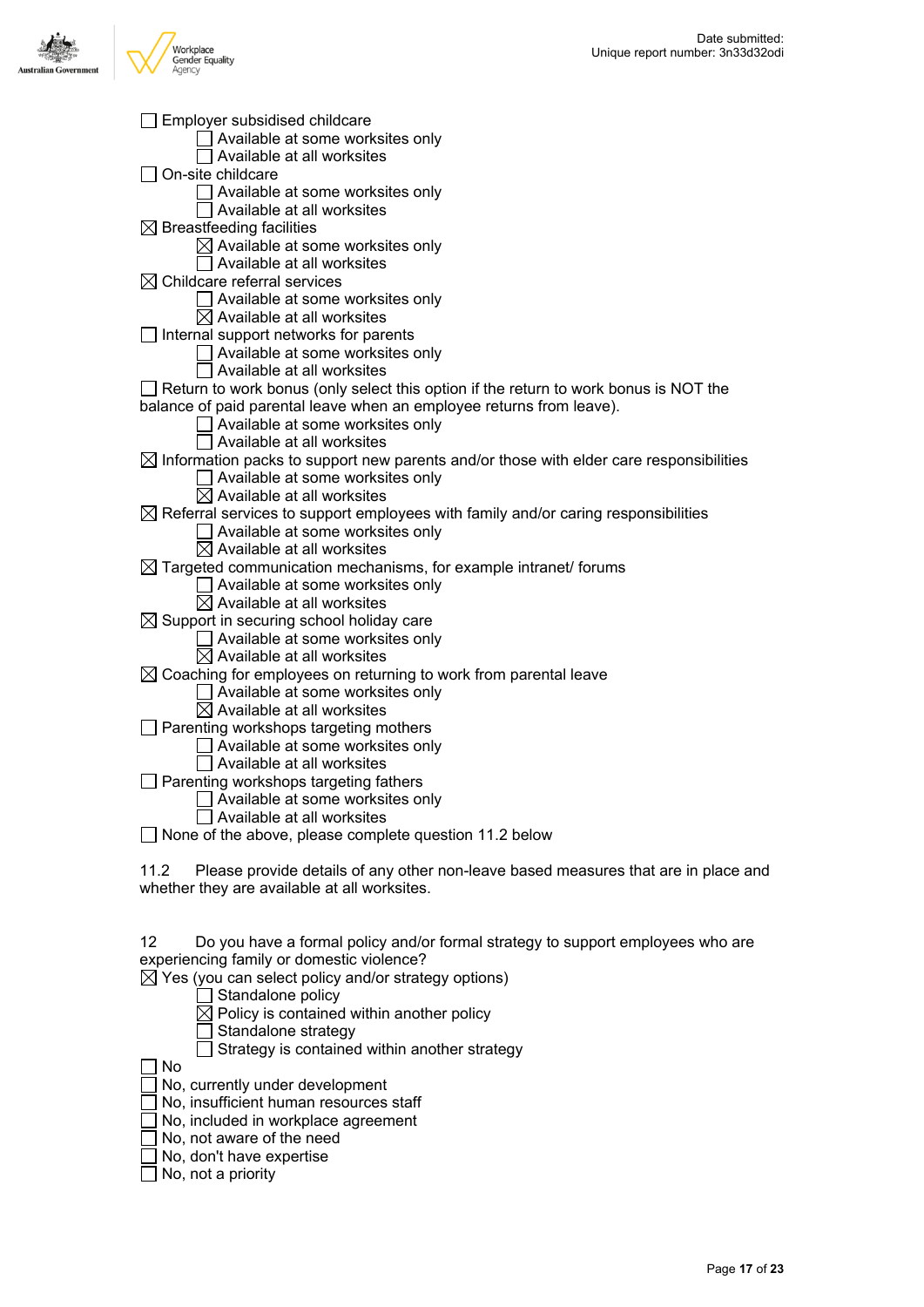

#### □ No, other (please provide details):

| 13<br>Other than a policy and/or strategy, do you have any measures to support employees     |
|----------------------------------------------------------------------------------------------|
| who are experiencing family or domestic violence?                                            |
| $\boxtimes$ Yes - please indicate the type of measures in place (more than one option can be |
| selected):                                                                                   |
| $\boxtimes$ Employee assistance program (including access to a psychologist, chaplain or     |
| counsellor)                                                                                  |
| Training of key personnel                                                                    |
| A domestic violence clause is in an enterprise agreement or workplace agreement              |
| Workplace safety planning                                                                    |
| Access to paid domestic violence leave (contained in an enterprise/workplace                 |
| agreement)                                                                                   |
| Access to unpaid domestic violence leave (contained in an enterprise/workplace               |
| agreement)                                                                                   |
| Access to paid domestic violence leave (not contained in an enterprise/workplace             |
| agreement)                                                                                   |
| $\boxtimes$ Access to unpaid leave                                                           |
| $\boxtimes$ Confidentiality of matters disclosed                                             |
| Referral of employees to appropriate domestic violence support services for                  |
| expert advice                                                                                |
| $\boxtimes$ Protection from any adverse action or discrimination based on the disclosure of  |
| domestic violence                                                                            |
| $\boxtimes$ Flexible working arrangements                                                    |
| Provide financial support (e.g. advance bonus payment or advanced pay)                       |
| $\boxtimes$ Offer change of office location                                                  |
| Emergency accommodation assistance                                                           |
| Access to medical services (e.g. doctor or nurse)                                            |
| Other (provide details):                                                                     |
|                                                                                              |
| No                                                                                           |
|                                                                                              |
| No, currently under development                                                              |

No, insufficient human resources staff

No, not aware of the need

 $\overline{\Box}$  No, don't have expertise

No, not a priority

No, other (provide details):

14 Please tick the checkboxes in the table below to indicate which employment terms, conditions or practices are available to your employees (please note that not ticking a box indicates that a particular employment term, condition or practice is not in place):

|                             | <b>Managers</b> |             |             |             |        | Non-managers |             |          |  |
|-----------------------------|-----------------|-------------|-------------|-------------|--------|--------------|-------------|----------|--|
|                             | Female          |             | <b>Male</b> |             | Female |              | <b>Male</b> |          |  |
|                             | Formal          | Informal    | Formal      | Informal    | Formal | Informal     | Formal      | Informal |  |
| Flexible hours<br>of work   | ⊠               |             | ⊠           |             | ⊠      |              | ⊠           |          |  |
| Compressed<br>working weeks |                 | ⊠           |             | ⊠           |        | $\bowtie$    |             | ⊠        |  |
| Time-in-lieu                |                 | ⊠           |             | $\boxtimes$ | ⊠      |              | ⊠           |          |  |
| Telecommuting               |                 | $\boxtimes$ |             | ⊠           | ⊠      |              | $\boxtimes$ |          |  |
| Part-time work              | ⊠               |             | ⊠           |             | ⊠      |              | ⊠           |          |  |
| Job sharing                 |                 | ⊠           |             | $\boxtimes$ |        | $\bowtie$    |             | ⊠        |  |
| Carer's leave               | ⊠               |             | ⊠           |             | ⊠      |              | $\boxtimes$ |          |  |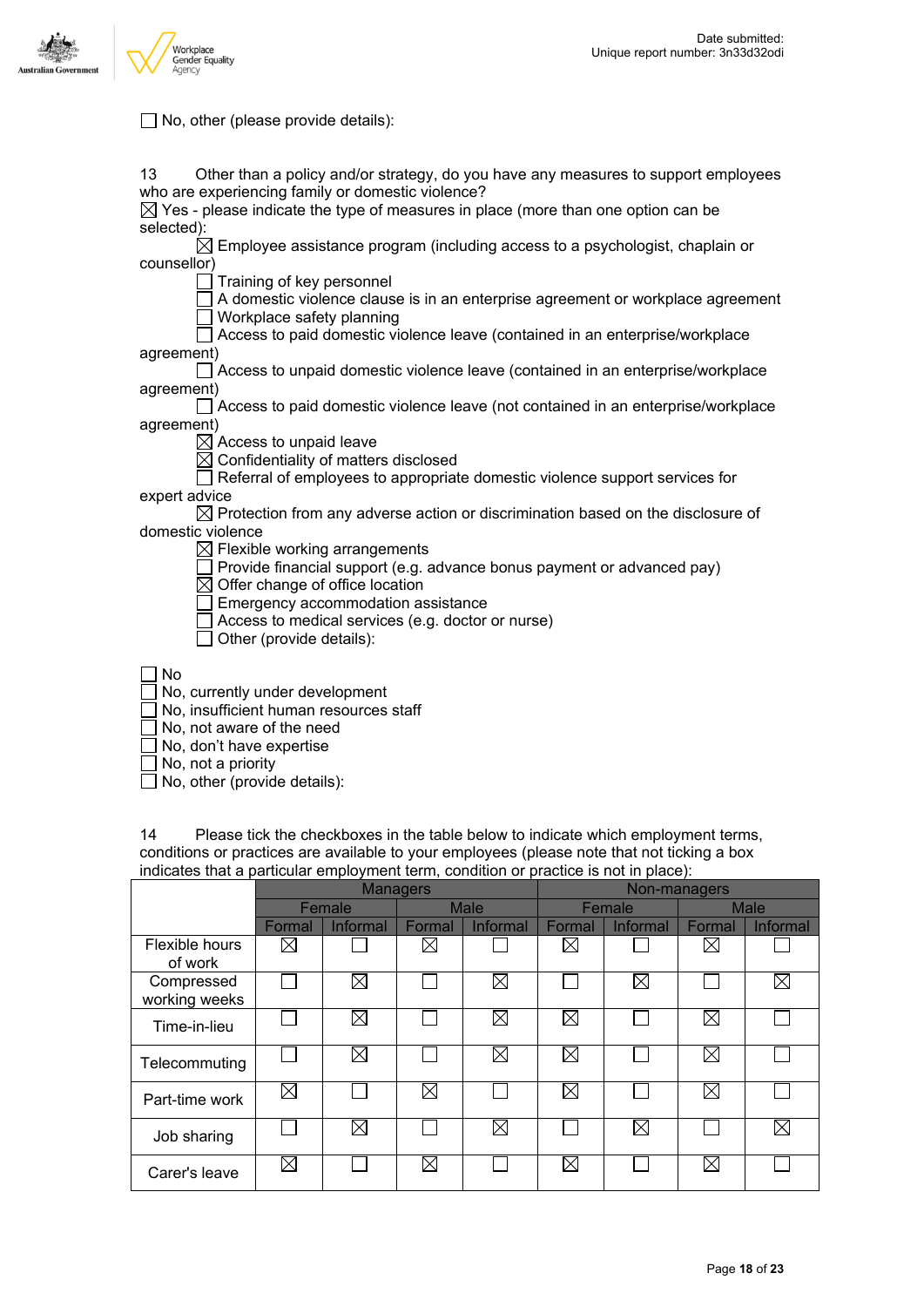

|                    |        |                       | <b>Managers</b> |                        |        |             | Non-managers |          |
|--------------------|--------|-----------------------|-----------------|------------------------|--------|-------------|--------------|----------|
|                    |        | <b>Male</b><br>Female |                 | Female                 |        | <b>Male</b> |              |          |
|                    | Formal | Informal              | Formal          | <i><b>Informal</b></i> | Formal | Informal    | Formal       | Informal |
| Purchased<br>leave | ×      |                       | ⋉               |                        | ⊠      |             |              |          |
| Unpaid leave       | ⋉      |                       | Χ               |                        | ⊠      |             |              |          |

14.1 If there are any other employment terms, conditions or practices that are available to your employees, you may provide details of those below:

14.2 Where employment terms, conditions or practices are not available to your employees for any of the categories listed above, you may specify why below:

□ Currently under development

 $\Box$  Insufficient human resources staff

 $\Box$  Don't have expertise

 $\Box$  Not a priority

 $\Box$  Other (provide details):

14.3 Should you wish to provide additional information on any of your responses under gender equality indicator 4, please do so below:

Gender equality indicator 5: Consultation with employees on issues concerning gender equality in the workplace

15 Have you consulted with employees on issues concerning gender equality in your workplace?

 $\boxtimes$  Yes

 $\Box$  No

 $\Box$  No, not needed (provide details why):

No, insufficient human resources staff

 $\Box$  No, don't have expertise

 $\Box$  No, not a priority

 $\Box$  No, other (provide details):

15.1 How did you consult with employees on issues concerning gender equality in your workplace (more than one option can be selected)?

 $\boxtimes$  Survey

Consultative committee or group

 $\Box$  Focus groups

 $\exists$  Exit interviews

Performance discussions

 $\Box$  Other (provide details):

15.2 Please indicate what categories of employees you consulted.

 $\boxtimes$  All staff

Women only

 $\Box$  Men only

 $\Box$  Human resources managers

□ Management

 $\Box$  Employee representative group(s)

Diversity committee or equivalent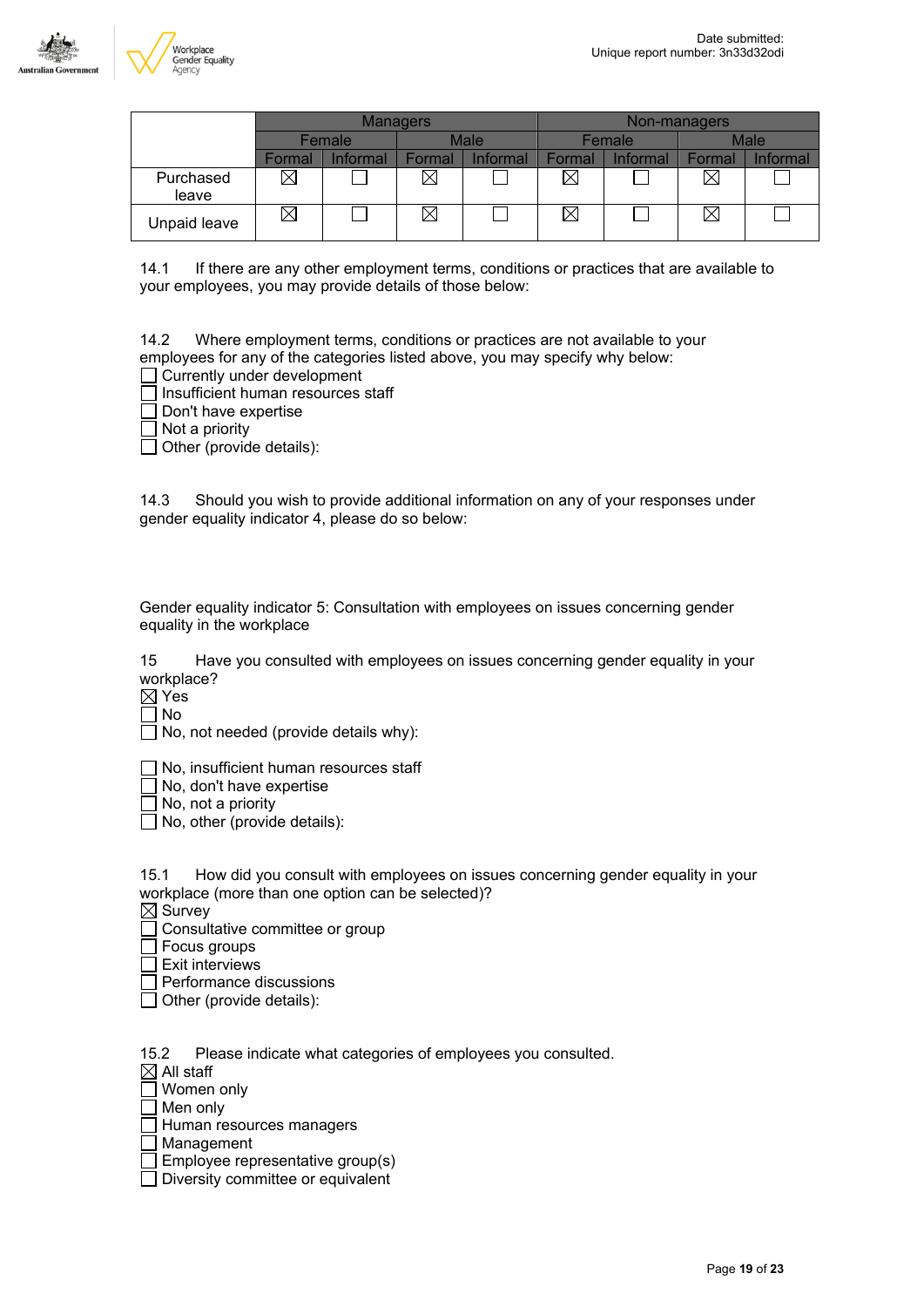

Women and men who have resigned while on parental leave Other (provide details):

15.3 Should you wish to provide additional information on any of your responses under gender equality indicator 5, please do so below:

Gender equality indicator 6: Sex-based harassment and discrimination

16 Do you have a formal policy and/ or formal strategy on sex-based harassment and discrimination prevention?

 $\boxtimes$  Yes (you can select policy and/or strategy options)

- $\overline{\boxtimes}$  Standalone policy
- $\Box$  Policy is contained within another policy
- $\Box$  Standalone strategy
- $\Box$  Strategy is contained within another strategy
- No

No, currently under development

No, insufficient human resources staff

 $\frac{1}{2}$  No, included in workplace agreement

No, don't have expertise

No, not a priority

 $\Box$  No, other (provide details):

16.1 Do you include a grievance process in any sex-based harassment and discrimination prevention policy and/or strategy?

 $\boxtimes$  Yes

No

No, currently under development

No, insufficient human resources staff

No, don't have expertise

 $\Box$  No, not a priority

No, other (provide details):

17 Does your workplace provide training for all managers on sex-based harassment and discrimination prevention?

 $\boxtimes$  Yes - please indicate how often this training is provided ('At induction' AND one of the other options can be selected):

 $\Box$  At induction

 $\Box$  At least annually

 $\boxtimes$  Every one-to-two years

Every three years or more

- Varies across business units
- $\Box$  Other (provide details):

No

No, currently under development

No, insufficient human resources staff

No, don't have expertise

No, not a priority

 $\Box$  No, other (provide details):

17.1 Should you wish to provide additional information on any of your responses under gender equality indicator 6, please do so below: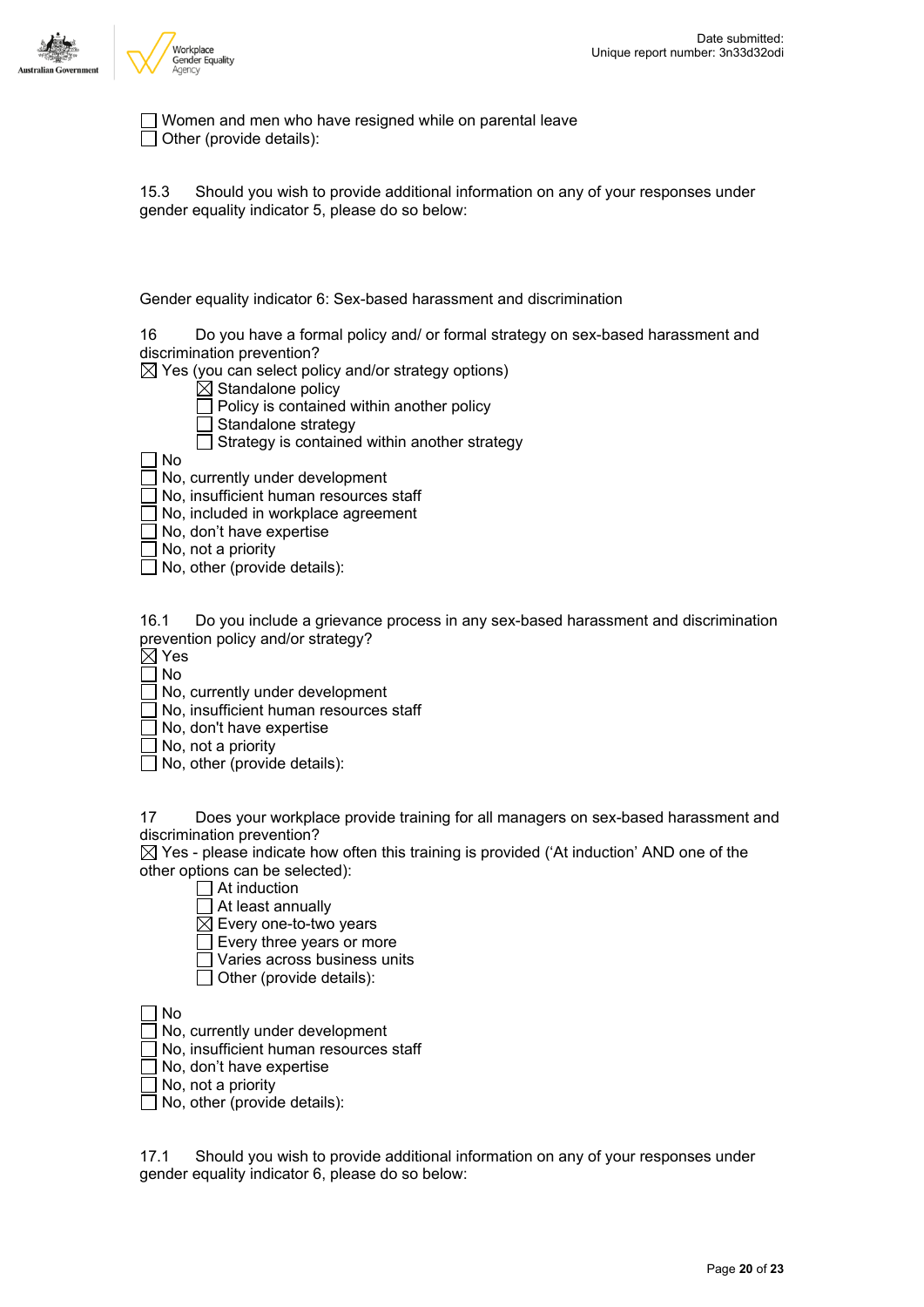

**Other** 

18 Should you wish to provide details of any initiatives that you feel are particularly outstanding, or that have resulted in improved gender equality outcomes in your workplace, please enter this information below. (As with all of the questions in this questionnaire, any information you provide here will appear in your public report.)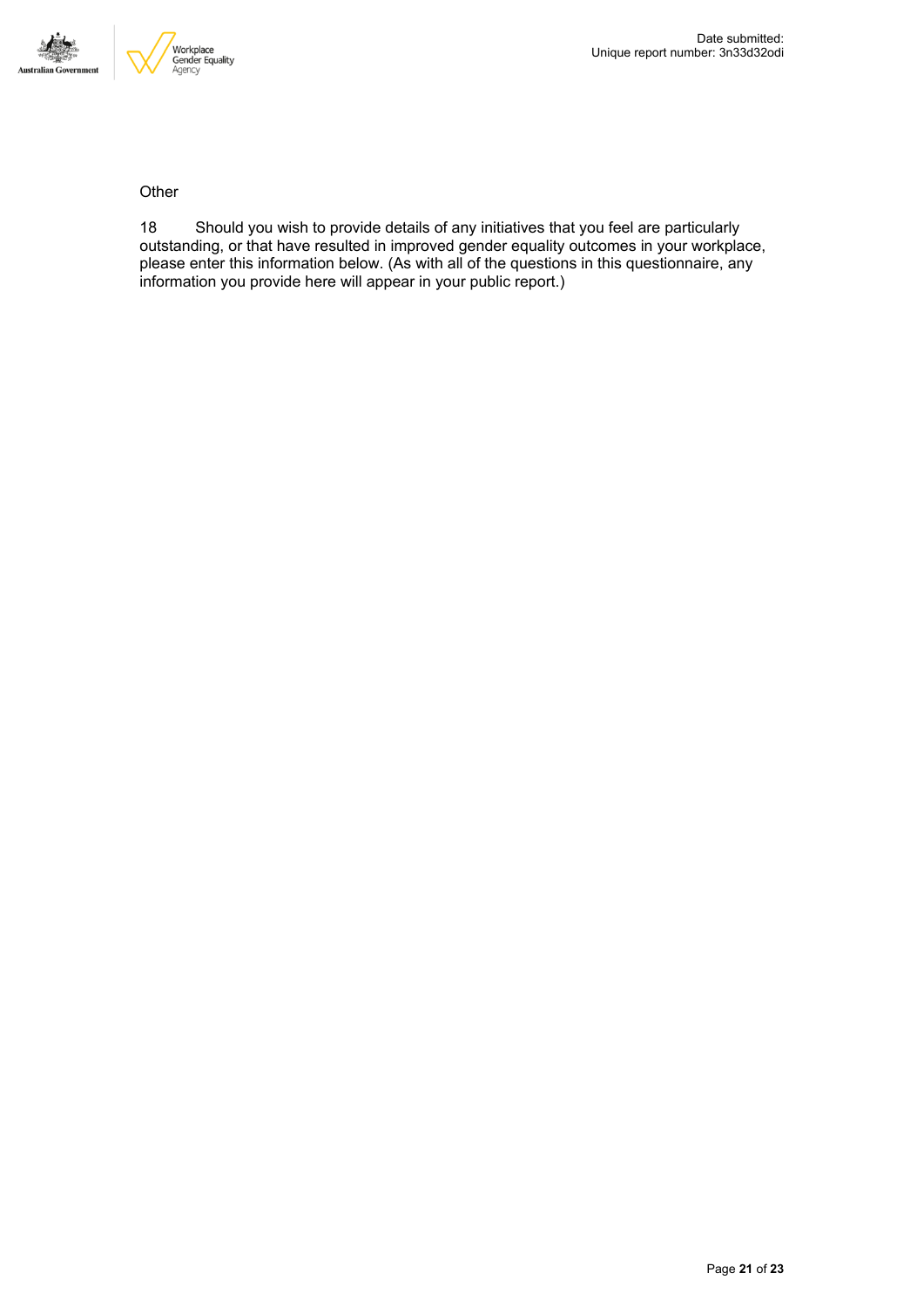



## **Gender composition proportions in your workplace**

#### **Important notes:**

1. Proportions are based on the data contained in your workplace profile and reporting questionnaire.

- 2. Some proportion calculations will not display until you press **Submit at** step 6 on the reporting page in the portal. When your CEO signs off the report prior to it being submitted, it is on the basis that the proportions will only reflect the data contained in the report.
- 3. If any changes are made to your report after it has been submitted, the proportions calculations will be refreshed and reflect the changes **after** you have pressed **Re-submit** at step 6 on the reporting page.

#### **Based upon your workplace profile and reporting questionnaire responses:**

#### **Gender composition of workforce**

1. the gender composition of your workforce overall is 23.8% females and 76.2% males.

### **Promotions**

2. 0.0% of employees awarded promotions were women and 0.0% were men

- i. 0.0% of all manager promotions were awarded to women
- ii. 0.0% of all non-manager promotions were awarded to women.
- 3. 1.5% of your workforce was part-time and 0.0% of promotions were awarded to part-time employees.

#### **Resignations**

- 4. 0.0% of employees who resigned were women and 0.0% were men
	- i.  $0.0\%$  of all managers who resigned were women<br>ii. 0.0% of all non-managers who resigned were wo
	- 0.0% of all non-managers who resigned were women.
- 5. 1.5% of your workforce was part-time and 0.0% of resignations were part-time employees.

#### **Employees who ceased employment before returning to work from parental leave**

- i. N/A women who utilised parental leave and ceased employment before returning to work
- ii. N/A men who utilised parental leave and ceased employment before returning to work
- iii. N/A managers who utilised parental leave and ceased employment before returning to work were women
- iv. N/A non-managers who utilised parental leave and ceased employment before returning to work were women.